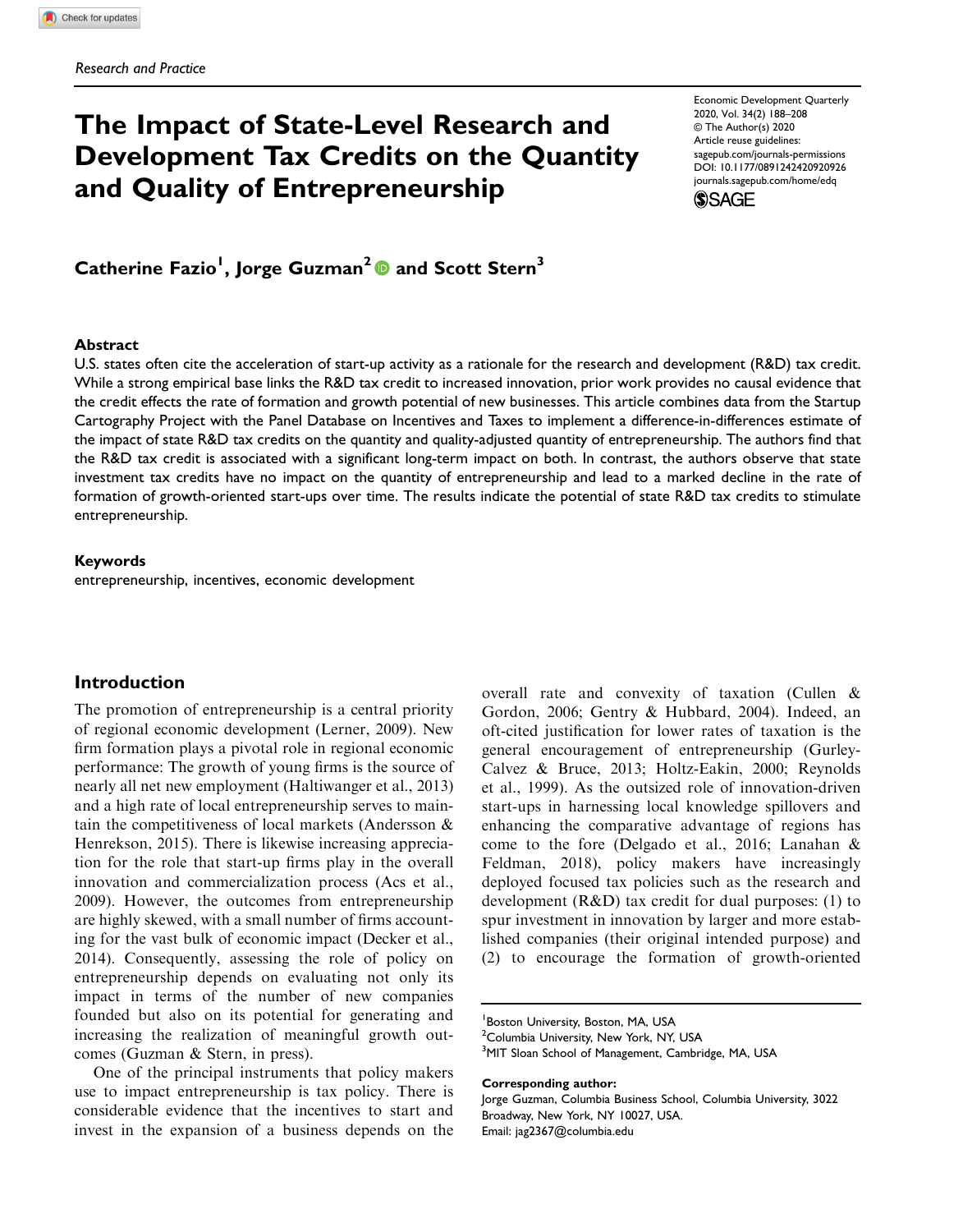ventures and accelerate their performance (Bartik & Eberts, 2012; Miller & Richard, 2010; Wu, 2008).

The primary contribution of this article is to provide novel empirical evidence regarding the impact of state R&D tax credits on the quantity, quality, and performance of entrepreneurship (i.e., the realization of significant growth outcomes by new firms). On one hand, an emerging empirical literature has documented the impact of state R&D tax credits on R&D investment, innovation, and overall economic performance (Lucking, 2019; Moretti & Wilson, 2014; Wilson, 2009; Wu, 2005). At the same time, since the work of Cullen and Gordon (2006) and Gentry and Hubbard (2004), there has been attention toward the overall impact of the tax system on the formation of new enterprises (Bruce, 2000; Cullen & Gordon, 2006; Gentry & Hubbard, 2004; Gurley-Calvez & Bruce, 2013). And, there have been a small number of studies that have linked the R&D tax credit to the overall growth of high-technology sectors (Wu, 2008), or linked the adoption of such credits to the movement toward entrepreneurship for individuals working in companies impacted by the credit (Babina & Howell, 2018). However, to date, there has been no article that directly examines the overall impact of the R&D tax credit on the rate, nature, and scaling of new business formation.

At least in part, this gap in understanding arises from the fact that, among all new business starts, the nature of growth-oriented entrepreneurship is elusive. The majority of new firms are founded with the intention to remain small businesses (Pugsley  $&$  Hurst, 2011). Only a very small fraction of start-ups experiences the explosive growth (in terms of jobs, revenue, or valuation) that propels the economy and motivates economic development policy (Guzman & Stern, in press; Haltiwanger et al., 2013). At the time a company is founded, one cannot observe whether that particular firm will experience explosive growth. Evaluating the effectiveness of fiscal incentives such as the state R&D tax credit thus requires confronting a measurement quandary: How do we identify whether state R&D tax credits are generating the formation and accelerating the performance of the types of start-ups that have the potential for exponential growth (Fazio et al., 2016)?

We overcome this impasse by extending the earlier work of Guzman and Stern (in press), who measured the quality and quantity of entrepreneurship across regions with a novel data set on tax incentives (Bartik, 2017) to examine the impact of state  $R&D$  tax incentives on entrepreneurship. Building on the methodology of Guzman and Stern (in press), we combine business registration records and predictive analytics to leverage

founding choices that signal growth intention and model the relationship of these choices to later growth outcomes. We use this mapping to prospectively account for differences in the growth potential (or quality) of start-ups at or near the time of founding and develop systematic measures of the quantity, quality-adjusted quantity, and scaling potential of entrepreneurship in a region (Guzman & Stern, 2015, 2017, in press). We then consider the respective interactions of those measures with the availability (or absence) of state-level R&D tax credits.

More specifically, we combine data from the Startup Cartography Project (SCP), tracking the quality, quantity, and performance of entrepreneurship with data from the W.E. Upjohn Institute's Panel Database on Incentives and Taxes (PDIT; Bartik, 2017), tracking the availability and effective rates of state-level tax incentives. Our resulting data set includes entrepreneurship measures for all counties in 25 states from 1990 to 2010. Using a difference-in-differences approach at the county level, with year, county, and pretrend fixed effects, our core analysis evaluates how changes in the R&D tax credit impact the quantity, quality, and performance of entrepreneurial activity. In addition, as an exercise to consider the impact of tax credits that are more distant from the incentives for innovation-driven entrepreneurship, we repeat our analysis examining the impact of state-level investment tax credits using a similar difference-in-differences framework.

We find striking evidence for the long-term impact of the introduction of state R&D tax credits on the quantity and quality-adjusted quantity of entrepreneurship in a region. Accounting for county and year fixed effects, as well as lagged state gross domestic product (GDP), we find that the introduction of state R&D tax credits is associated with around a 7% increase in the rate of net new business formation (both in terms of raw quantity and accounting for the heterogeneous firm potential for growth). Moreover, this effect may underestimate the incentive's actual long-term impact. While state-level R&D tax credits have little to no effect on the rate or composition of new firm formation in the first few years following their introduction, these incentives lead to a 20% increase in the quantity and quality-adjusted quantity of entrepreneurship over a 10-year period (in the absence of any meaningful preadoption trend).

State R&D tax credits, thus, appear to have indirect effects on business dynamism and new firm formation and to "set the table" more generally for increased entrepreneurship over the long term (Lerner, 2009). Such credits, for example, may stimulate local R&D expenditures (perhaps even at the expense of other regions) and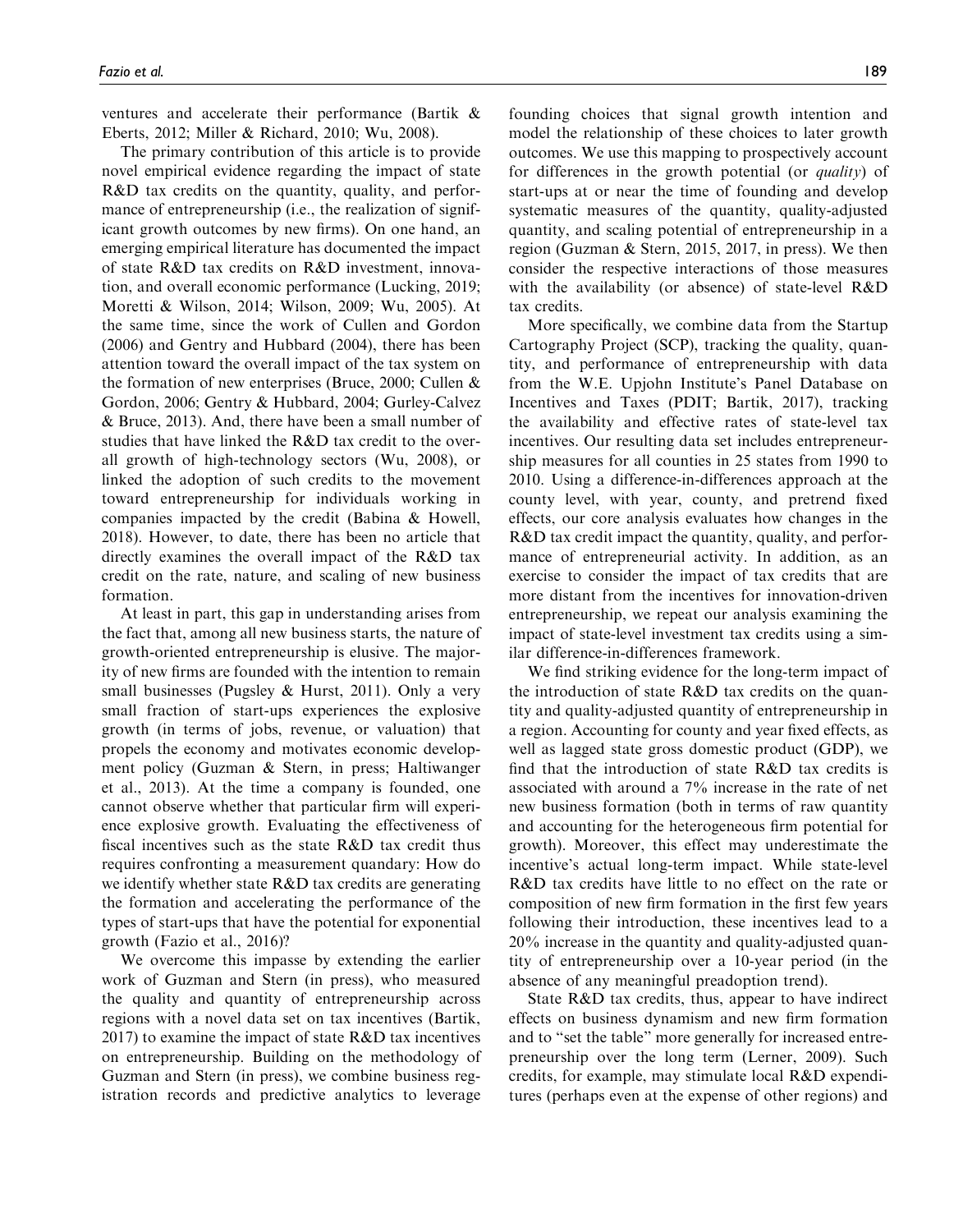create a higher knowledge base from which start-ups of all types can be created. Our results also offer insights into the local supply of entrepreneurs in states that adopt tax credits. More specifically, the absence of any initial impact on the rate or composition of new firm formation following the introduction of a state R&D tax credit suggests that there is no pent-up supply of local entrepreneurs at the margin who are being deterred from entry by the cost of capital. Instead, state R&D tax credits improve the overall entrepreneurial ecosystem over the long term.

Notably, these impacts stand in sharp contrast to the effects of other contemporaneous state fiscal incentives supporting established firms—state-level investment tax credits.<sup>1</sup> For the investment tax credit, we see at best a neutral impact in terms of the overall quantity of entrepreneurship and a longer-term decline in the qualityadjusted quantity of new firms founded. This suggests that, by enhancing the competitiveness of established businesses, the investment tax credit might serve to deter growth-oriented entrepreneurship over time.

We conclude by observing that these results are informative for policy design. Though initially aimed at fostering innovation by established enterprises, state R&D tax credits also increase the rate of entrepreneurship, and importantly, the formation of high-growth-potential start-ups needed to achieve economic development objectives. However, the R&D tax credit does not offer a "quick fix" for states seeking to catalyze regional economic growth through entrepreneurship. Importantly, increases in the formation of high potential growth firms only materialize over time in response to R&D credits. Thus, it may take a decade or more for state R&D tax credits to have an impact on the economy through entrepreneurship. Overall, our findings counsel in favor of "patient" and targeted policy—offering long-standing tax incentives to encourage investment in innovation and encouraging investment in initiatives, including public–private partnerships, that support this important category of newly founded firms.

# R&D Tax Incentives and Regional Entrepreneurship: A Review of the Evidence

Originally introduced at the federal level in 1981, state R&D tax credits permit companies to claim a credit against their tax liability for qualified spending on research and experimentation (Wu, 2008). Many, but not all, state R&D tax credits are incremental (e.g., may only be claimed on qualified spending above a base amount). While state R&D tax credits can only be applied against taxes owed (and—with one exception—not refunded independent of tax liability), holders are typically permitted to carry credits forward for terms of 15 to 20 years for future use (in the event companies do not owe sufficient taxes against which to claim them in the years that research expenses were incurred). Some, but not all states, also impose a tax liability floor, below which R&D tax credits cannot be applied.

State R&D tax credits and other types of fiscal incentives have proliferated since their counterpart at the federal level was first introduced (Wilson, 2009).<sup>2</sup> Between 1981 and 2006, 32 states introduced R&D tax credits and the average effective credit rate grew fourfold (Wilson, 2009). Although originally adopted as an economic development tool to support existing firms already conducting R&D (Miller & Richard, 2010), many state governments expected R&D tax credits would also help to advance their innovative capacity and industrial competitiveness either by creating or attracting new companies (Bartik & Eberts, 2012; Wu, 2008). Today, R&D tax credits have increasingly been positioned as a catalyst of start-up activity—a mechanism to spur growth in the states' respective high-technology sectors by directly helping prerevenue start-ups—above and beyond simply supporting established firms (Miller & Richard, 2010).

However, despite the significant and growing state fiscal investment to foster entrepreneurship through R&D credits, the empirical evidence evaluating their impact is sparse. While an extensive literature investigates the impact of R&D tax credits on innovation, and another complementary literature considers how taxes broadly effect entry into entrepreneurship, there appears to be a lack of evidence on the question at the intersection of the two: How R&D fiscal incentives change the local production of entrepreneurship in those locations that adopt them. To the best of our knowledge, our article is the first to empirically evaluate this important issue. $3$ 

To bridge this gap, we build on three related strands of economic literature that closely inform our area of study. First, there is a large and productive literature on the impact of R&D tax credits on established firms. This work has established that such tax credits have a significant influence on R&D investment as well as wider economic effects (Bloom et al., 2002; Branstetter & Sakakibara, 2002; Grossman & Helpman, 1991; Hall & Van Reenen, 2000; Jaffe, 1986; Katz, 1986; Mansfield, 1986; Moretti & Wilson, 2014; Pless, 2019; Rao, 2013; Wilson, 2009; Wu 2005). $4$  While large firms account for the bulk of private R&D investment, recent research likewise suggests "that small, private firms are quite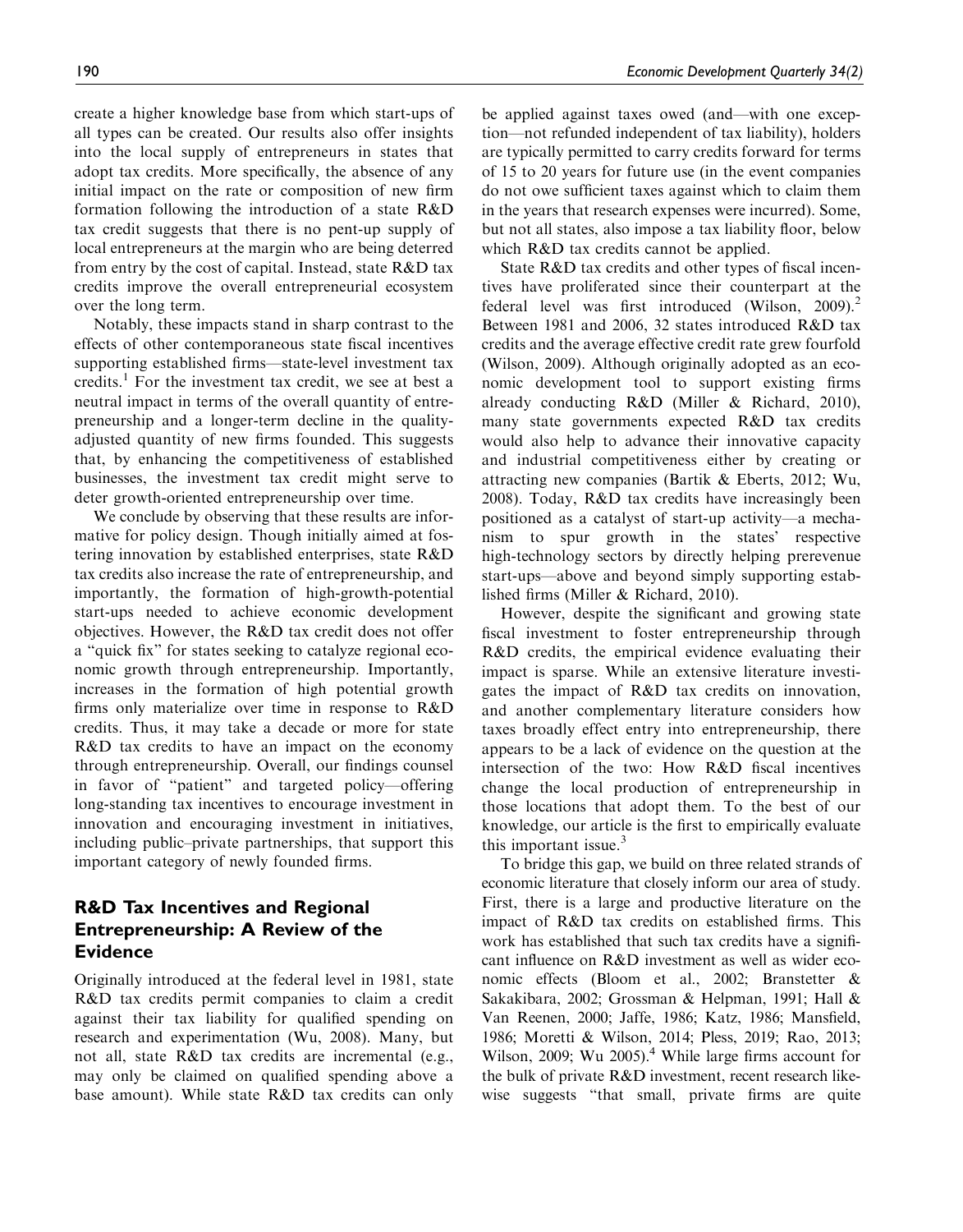responsive to R&D tax incentives" (Agrawal et al., in press). Furthermore, at a macroeconomic level, R&D tax credits appear to increase establishment-level dynamism among incumbent R&D-performing firms (Acemoglu et al., 2018; Lucking, 2019). However, the aggregate impact of state-level R&D tax credits on R&D spending at the national level may be zero. Wilson (2007, 2009) found that R&D spending in one state is negatively impacted by R&D tax credits in others, creating a zero-sum dynamic in aggregate impact at the national level. Wilson's findings suggested that the impact of state R&D credits, to the extent they exist, may instead center in *local* economic activity (such as entrepreneurship) and localized spillovers (e.g., Jaffe, 1986).

Second, there is a body of literature considering how tax policy in general (rather than R&D fiscal incentives specifically) impacts entry into entrepreneurship. The findings of this literature are mixed, and the effects often depend on the relative level of tax rates, structure of tax policy, risk tolerance of investors, and the startups' stage of growth, although some general patterns do emerge. Generally speaking, entry into self-employment increases in response to lower marginal taxes (Bruce, 2000). Cuts in relative and across-the-board tax rates faced by entrepreneurs would likewise increase entrepreneurial entry (Gurley-Calvez & Bruce, 2013). Conversely, higher marginal tax rates and a more convex tax system reduce entry into self-employment for people who were previously employed in innovative industries and occupations (Gentry & Hubbard, 2004). Progressive tax structures have countervailing effects for high-income agents, risk-neutral investors on one hand, and risk-averse individuals on the other. Since graduated rates tax gains more than subsidize losses, such rates discourage individuals from the former group from moving to the entrepreneurial sector and encourage it for the latter (Cullen & Gordon, 2006). However, tax policy aimed at encouraging small business entry may come at the expense of discouraging later growth as preferential treatment is phased out and the government claims a larger share of payoffs for successful entrepreneurs (Gentry & Hubbard, 2004; Holtz-Eakin, 1995). Further, an across-the-board cut in tax rates would have a net positive impact on entrepreneurial spell length (Gurley-Calvez  $\&$  Bruce, 2008).<sup>5</sup> Based on this literature, we would expect the structure of state R&D tax credits to affect the production of local entrepreneurship.

Finally, third, there are a small number of articles that have touched more directly upon the topic of R&D tax credits and entrepreneurship, even if not squarely looking at the impact of the former on the

latter. Babina and Howell (2018) used changes in state and federal R&D tax credits to study varying incentives to knowledge production in large firms and their spillovers into new start-ups. Lokshin and Mohnen (2007) estimated the tax-price elasticity of R&D spending in the Netherlands across firm sizes, finding larger elasticities for smaller firms and hypothesizing that the credit plays a major role in helping small firms increase R&D expenditures in the face of more pressing capital constraints. The article that is closest to ours is Wu (2008), which links state R&D tax credits to the growth of the hightech sector. Wu (2008) found that state R&D tax credits have significant and positive impacts on the number of active high-technology establishments and as a share of business establishments overall within states. However, Wu (2008) left open the question as to whether any temporal rise observed reflects an increase in entrepreneurship, survival, or other aspects. In conclusion, while much research has been done in adjacent areas, the empirical evidence on the impact of R&D tax credits on entrepreneurship continues to be largely missing.

Studying this question presents not only challenges in systematic empirical analysis but also the need to solve fundamental data issues at the core of entrepreneurship measurement. As emphasized in Guzman and Stern (2017), ecosystem entrepreneurship cannot simply be summarized by the count of new firms, but instead represents three distinct margins, each varying independently across locations: the regional quantity, representing the number of firms being created in a location; the regional *quality*, representing the heterogeneous underlying potential of firms at founding and their regional distribution; and *ecosystem effects*, representing the better or worse performance across locations for startups founded with the same quality. State R&D tax credits could impact entrepreneurship across any one of these margins, or all of them, potentially even with each moving in different directions. Without accounting systematically for each of these effects, the net impact of state R&D tax credits on entrepreneurship (from the policy maker's perspective) cannot be assessed.

Therefore, developing an approach to create systematic regional measures of the quantity of entrepreneurship, its quality, and the ecosystem performance in a way that can be done comprehensively across the United States (or another large geography) is a central and necessary requirement to careful study. This is the question to which we now turn.

## Empirical Framework

In our empirical framework, we build on the earlier work of Fazio et al. (2016) and Guzman and Stern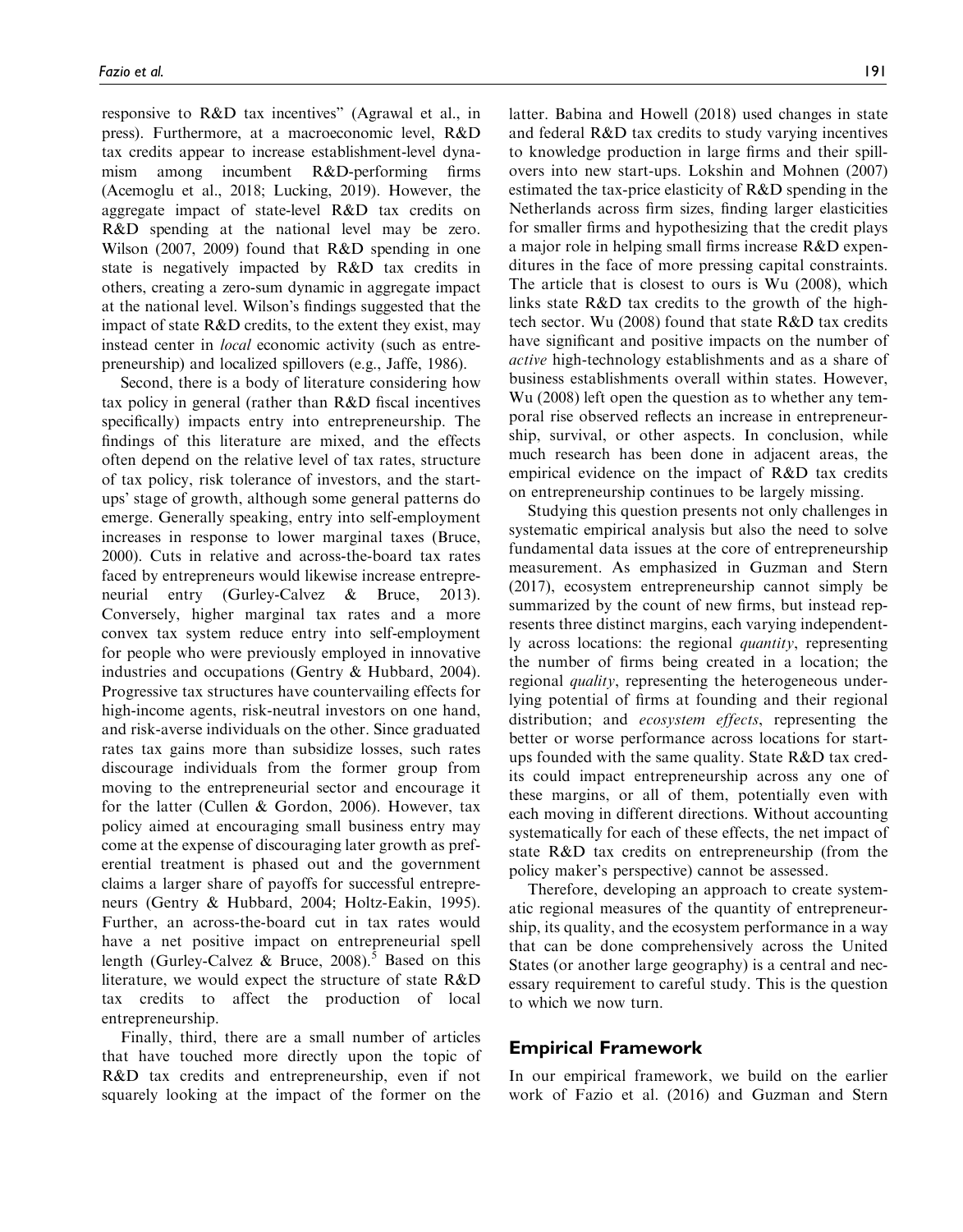(2015, 2017, in press), using business registration records and predictive analytics to measure the quality and quantity of entrepreneurship across regions. Then, we use these regional measures to setup a difference-indifferences empirical specification that takes advantage of the staggered introduction of tax credits to measure their impact on regional entrepreneurship outcomes.

# Measuring Regional Entrepreneurship: An Entrepreneurial Quality Approach<sup>6</sup>

Our entrepreneurship measurement approach builds from Guzman and Stern (2019), who developed a way to measure the founding quality of start-ups using predictive analytics and business registration records. The approach combines three interrelated insights. First, as the challenges to reach a growth outcome as a sole proprietorship are formidable, a practical requirement for any entrepreneur to achieve growth is business registration (as a corporation, partnership, or limited liability company). This practical requirement allows us to form a population sample of entrepreneurs "at risk" of growth at a similar (and foundational) stage of the entrepreneurial process. Second, we can potentially distinguish among business registrants through the measurement of founding choices observable at or close to the time of registration. For example, we can measure start-up characteristics (which result from the initial entrepreneurial choices in our model) such as whether the founders name the firm after themselves (eponymy), whether the firm is organized to facilitate equity financing (e.g., registering as a corporation or in Delaware), or whether the firm seeks intellectual property protection (e.g., a patent or trademark). Third, though rare, we observe meaningful growth outcomes (such as achieving an initial public offering [IPO] or high-value acquisition) for some firms. Combining these insights, we estimate entrepreneurial quality by estimating the relationship between observed growth outcomes and start-up characteristics.

That is, for a firm i born in region r at time t, with atbirth start-up characteristics  $K_{i,r,t}$ , we observe growth outcome  $g_{i,r,t+s}$  s years after founding and estimate:

$$
\theta_{i,r,t}=P(g_{i,r,t+s}|K_{i,r,t})=f(\alpha+\beta K_{i,r,t})
$$

We use the *predicted* value of this regression as our measure of entrepreneurial quality.

As long as the process by which start-up characteristics map to growth remain stable over time (an assumption which is itself testable), this mapping allows us to form an estimate of founding characteristics

to entrepreneurial quality for any business registrant within our sample.

We use these estimates to generate three entrepreneurship statistics capturing the level of entrepreneurial quality for a given population of start-ups, the potential for growth entrepreneurship within a given region and startup cohort, and the performance over time of a regional entrepreneurial ecosystem in realizing the potential performance of firms founded within a given location and time period.

The Entrepreneurial Quality Index. To create an index of entrepreneurial quality for any group of firms (e.g., all the firms within a particular cohort or a group of firms satisfying a particular condition), we simply take the average quality within that group. Specifically, in our regional analysis, we define the Entrepreneurial Quality Index (EQI) as an aggregate of quality at the region-year level by simply estimating the average of  $\theta_{i,r,t}$  over that region:

$$
EQI_{r,t} = \frac{1}{N_{r,t}} \sum_{i \in \{I_{r,t}\}} \theta_{i,r,t},
$$

where  ${I_{r,t}}$  represents the set of all firms in region r and year  $t$ , and  $N_{r,t}$  represents the number of firms in that region year. To ensure that our estimate of entrepreneurial quality for region  $r$  reflects the quality of start-ups in that location rather than simply assuming that start-ups from a given location are associated with a given level of quality, we exclude any location-specific measures from the vector of observable start-up characteristics.

The Regional Entrepreneurship Cohort Potential Index. From the perspective of a given region, the overall inherent potential for a cohort of start-ups combines both the quality of entrepreneurship in a region and the number of firms in such region (a measure of quantity). To do so, we define the Regional Entrepreneurship Cohort Potential Index (RECPI) as simply EQI multiplied by the number of firms in that region-year:

$$
RECPI_{r,t} = EQI_{r,t} \times N_{r,t}
$$

Since our index multiplies the average probability of a firm in a region-year to achieve growth (quality) by the number of firms, it is, by definition, the expected number of growth events from a region-year given the start-up characteristics of a cohort at birth. This measure of course abstracts away from the ability of a region to realize the performance of start-ups founded within a given cohort (i.e., its ecosystem performance), and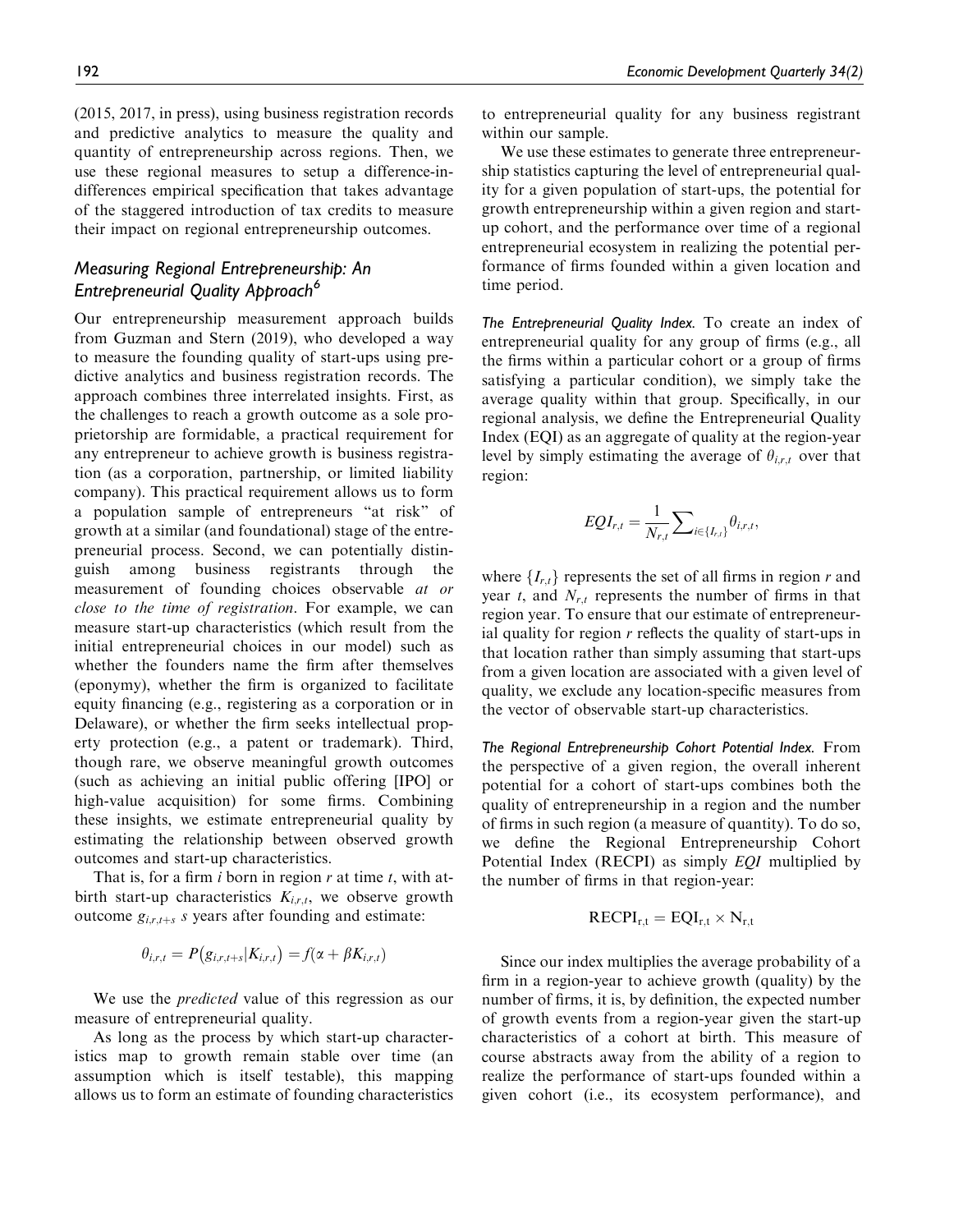instead can be interpreted as a measure of the "potential" of a region given the "intrinsic" quality of firms at birth, which can then be affected by the impact of the entrepreneurial ecosystem, or shocks to the economy and the cohort between the time of founding and a growth outcome.

The Regional Ecosystem Acceleration Index. While RECPI estimates the expected number of growth events for a given group of firms, over time we can observe the realized number of growth events from that cohort. This difference can be interpreted as the relative ability of firms within a given region to grow, conditional on their initial entrepreneurial quality. Variation in ecosystem performance could result from differences across regional ecosystems in their ability to nurture the growth of start-up firms, or changes over time due to financing cycles or economic conditions. We define the Regional Ecosystem Acceleration Index (REAI) as the ratio of realized growth events to expected growth events:

$$
REAI_{r,t} = \frac{\# \ of \ growth \ events_{r,t}}{RECPI_{r,t}}.
$$

A value of REAI greater than 1 indicates a regioncohort that realizes a greater than expected number of growth events (and a value below 1 indicates underperformance relative to expectations). REAI is a measure of a regional performance premium: the rate at which the regional business ecosystem supports high-potential firms in the process of becoming growth firms.<sup>7</sup>

Together, EQI, RECPI, and REAI offer researchers and regional stakeholders the ability to undertake detailed evaluations (over time and at different levels of geographic and sectorial granularity) of entrepreneurial quality and ecosystem performance.

Empirical Specification. Building on this setup, we take advantage of the staggered introduction of tax incentives across different states in the United States to measure the difference in the average creation of local entrepreneurship for counties that have a tax incentive versus those that do not. Specifically, for a measure of entrepreneurship  $Y_{r,t}$ , estimated in county r at time t, we estimate the specification

$$
Y_{r,t} = \alpha + \gamma_r + \lambda_t + \beta \ D_{r,t} + \epsilon_{r,t}
$$

where  $D_{i,t}$  is an indicator variable equal to 1 if a tax incentive has been included and 0 otherwise,  $\gamma_r$  are individual county-level fixed effects,  $\lambda_t$  are year fixed effects,

and  $\epsilon_{r,t}$  is an error term. The coefficient of interest is  $\beta$ , which estimates the average change in entrepreneurship (either RECPI, quality, or quantity) with and without the tax incentive. After controlling for mean levels of county and year fixed effects, the key identifying assumption is lack of correlation between the imposition of the policy and the trend in county-level entrepreneurship.

Indeed, one common concern in difference-indifferences implementations for policy evaluation, like our case, is the existence of pretrends. Here, the concern would be that, for some unmeasured reason, counties already experiencing an upward or downward trend in entrepreneurship levels are also more likely to have R&D tax credits. For example, if urban settings that are more conducive to R&D policies also have more start-ups, localized changes in urbanization, rather than the availability of R&D tax credits, may be driving measured differences in entrepreneurship. When such unobserved factors exist and are not fully controlled for, then the observed impact of the R&D tax credit will be biased. We test for the existence of pretrends in several ways, such as by running models that estimate pretrends, by including additional controls that are most likely to be correlated with these pretrends (e.g., regional GDP), and by plotting individual coefficients for each lag/lead to the tax incentive.

Finally, a second concern is that the standard errors are biased downward when there exists correlation in the unobserved component across different observations in the same county (and which therefore are exposed to the same tax incentive), or between different counties in the same year. To account for these concerns, we use the multiway clustering approach (Cameron et al., 2011) and cluster our standard errors by both county and year.<sup>8</sup>

## Data

To implement the empirical framework described earlier, we need to combine systematic measures of the quantity and quality of regional entrepreneurship with measures of tax policy and other control variables over time. We construct a data set including county-level measures of entrepreneurship from the SCP with measures of business tax credits from the Panel Database on Incentives and Taxes. We therefore review each of these data sources in turn.

# The Startup Cartography Project Data Set<sup>9</sup>

The underlying data set consists of all new business registrations across 34 U.S. states (representing more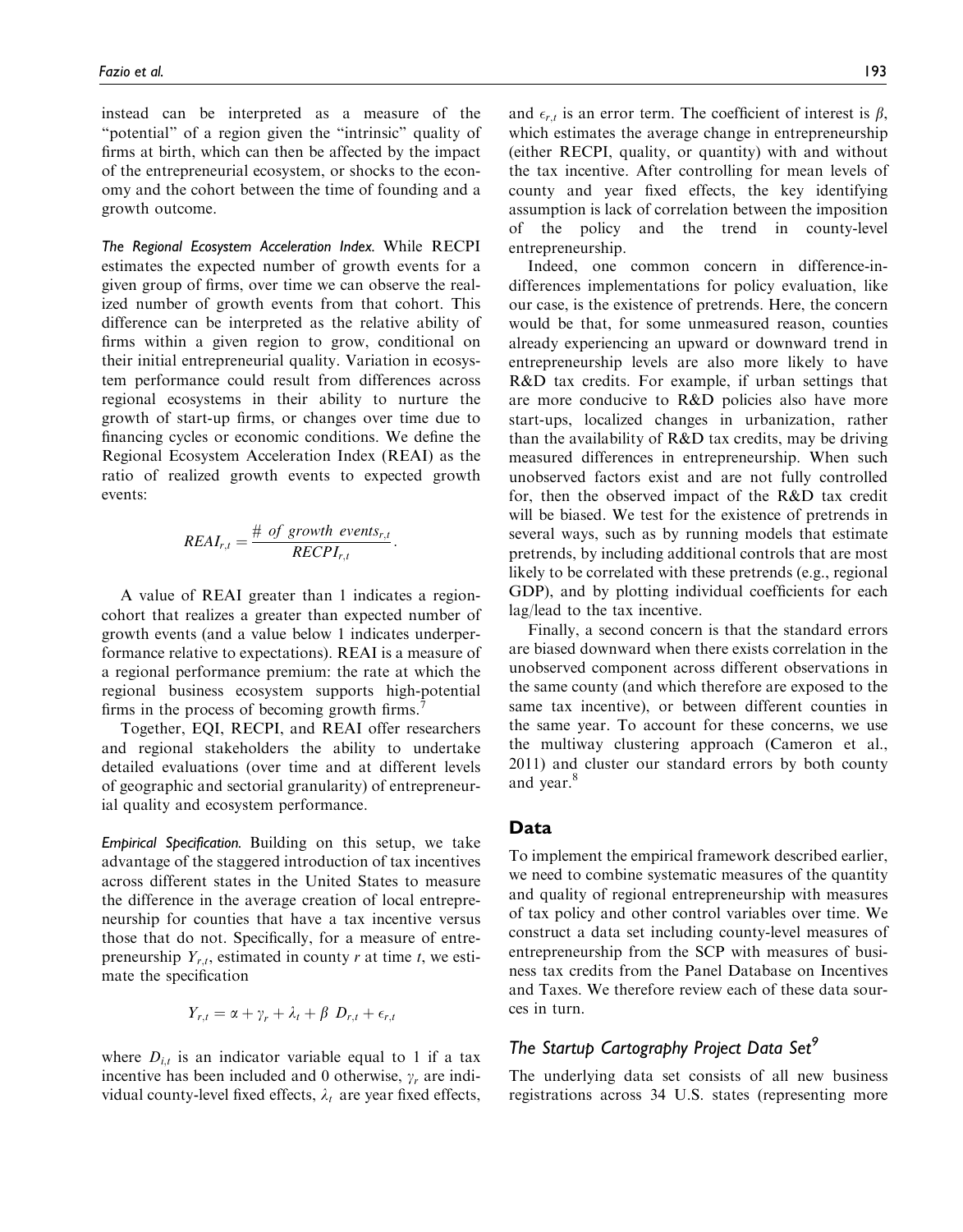than 80% of U.S. GDP) from 1988 through 2012 that satisfy one of the following conditions: (a) a for-profit firm in the local jurisdiction or (b) a for-profit firm whose jurisdiction is Delaware but whose principal office address is in the local state. Our analysis excludes nonprofit organizations as well as companies whose primary location is not in the state. The resulting data set contains 18,916,895 observations.

For each observation, we construct variables related to (1) growth outcomes (IPO or significant acquisition), (2) firm characteristics based on business registration observables, and (3) firm characteristics based on external data that can be directly linked to the firm (e.g., patents, trademarks).

- 1. Growth outcomes: The growth outcome, Growth, is a dummy variable equal to 1 if the firm has an initial public offering or is acquired at a meaningful positive valuation within 6 years of registration, as reported in the Thomson Reuters Securities Data Company  $(SDC)$  database.<sup>10</sup>
- 2. Firm characteristic measures based on business registration data: We first create two binary measures that relate to how the firm is registered: Corporation, which captures whether the firm is a corporation rather than an LLC or partnership, and Delaware, equal to 1 if the firm is registered in Delaware. We then create five additional measures based directly on the name of the firm. Eponymous is equal to 1 if the first, middle, or last name of the top managers is part of the name of the firm itself.<sup>11</sup> Our last measure relates to the structure of the firm name. Based on our review of naming patterns of growth-oriented start-ups versus the full business registration database, a striking feature of growthoriented firms is that the vast majority of their names are at most two words (plus perhaps one additional word to capture the organizational form, such as "Inc."). We define Short Name to be equal to 1 if the entire firm name has three or less words, and 0 otherwise.<sup>12</sup> We then create several measures based on how the firm name reflects the industry or sector within which the firm is operating, taking advantage of the industry categorization of the U.S. Cluster Mapping Project ("US CMP"; Delgado et al., 2016) and a text analysis approach. We develop seven such measures. The first three are associated with broad industry sectors and include whether a firm can be identified as local (*Local*), traded (*Traded*) or resource intensive (Resource Intensive). The other five industry groups are narrowly defined high-technology sectors that are typically associated with high-growth firms, including whether the firm is within the biotech (Biotech Sector),

e-commerce (E-Commerce), other information technology (IT), medical devices (Medical Devices), or semiconductors (Semiconductor) space.

3. Firm characteristic measures based on external observables: We also construct two measures related to quality based on data from the U.S. Patent and Trademark Office. Patent is equal to 1 if a firm holds a patent application within the first year and 0 otherwise. We include patents that are filed by the firm within the first year of registration and patents that are assigned to the firm within the first year from another entity (e.g., an inventor or another firm). Our second measure, Trademark, is equal to 1 if a firm applies for trademark protection within a year from registration.

Entrepreneurial Quality Logit Model. We use these data to estimate a logit regression model that allows one to examine how the presence or absence of a start-up characteristic correlates with the probability of growth. Table 1 reports our results for all start-ups between 1988 and 2006. The results are striking. We find an extremely strong (and robust) correlation between start-up characteristics and the probability of growth. Substantial changes in the predicted likelihood of a growth outcome are associated with characteristics observable in real time from business registration records as well as characteristics observable with a lag (e.g., patent and trademark applications). On one hand, start-ups founded as corporations are almost 390% more likely to grow. Similarly, firms with short names, and those using biotech industry descriptors, are (respectively) close to 90% and 130% more likely to grow. On the other, eponymous firms and those with local industry descriptors are 74% and 57% less likely to grow, respectively. Finally, these changes in predicted probabilities are multiplicative in nature: A start-up that registers in Delaware and applies for a patent in its first year is 210 times more likely to grow than a firm that only registers in its home state and does not apply for intellectual property protection.<sup>13,14</sup>

Quantitative Estimates of Entrepreneurial Quantity and Quality-Adjusted Quantity. These findings can be used to construct, for every registered firm in the data set, its underlying probability of growth at founding. The probability of growth for an average firm is very low (on the order of 1 in 3,500). However, for those firms with multiple startup characteristics that positively predict growth, the probability of growth is dramatically higher (the top 1% of firms have a better than 1 in 100 chance of achieving growth outcomes). These estimates of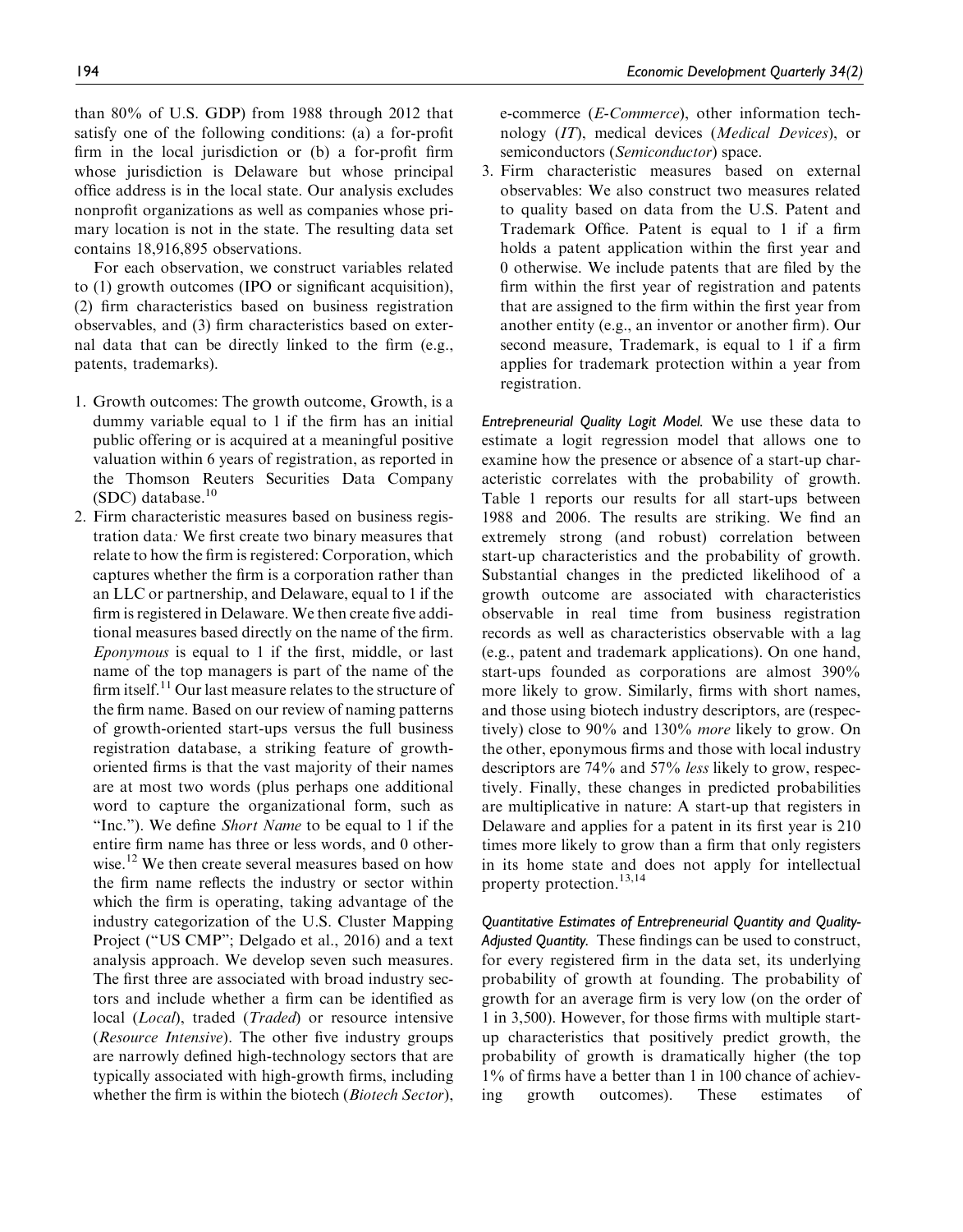|  |  | Table 1. Entrepreneurial Quality Logit Model. |  |  |  |
|--|--|-----------------------------------------------|--|--|--|
|--|--|-----------------------------------------------|--|--|--|

|                              | (1)                 |
|------------------------------|---------------------|
| Eponymous                    | $0.259***(0.0257)$  |
| Short name                   | $1.883***$ (0.0406) |
| Corporation                  | 4.916*** (0.204)    |
| <b>Trademark</b>             | 4.280*** (0.264)    |
| Delaware patent interactions |                     |
| Delaware                     | 33.21*** (1.059)    |
| Patent                       | 49.44*** (2.970)    |
| Delaware and patent          | 211.9*** (10.40)    |
| Industry descriptors         |                     |
| Local industries             | $0.465***(0.0300)$  |
| Traded industries            | $1.152***$ (0.0326) |
| Biotechnology                | $2.354***$ (0.197)  |
| E-commerce                   | 1.075(0.0511)       |
| Medical devices              | $1.297*** (0.0664)$ |
| Semiconductor                | $1.862***$ (0.337)  |
| State FE                     | Yes                 |
| N                            | 18,916,895          |
| pseudo $R^2$                 | .264                |

Note. FE  $=$  fixed effect. All start-ups founded between 1988 and 2006. Dependent variable: IPO or acquisition within 6 years. Incidence rate ratios reported. We report the incidence rate ratios of a logit model performed on all companies born between 1988 and 2008 in 34 U.S. states. The predicted value of this regression is our measure of quality for individual firms, which we aggregate into regional statistics. The outcome variable of the regression is Growth a binary variable equal to 1 if the firm achieves an IPO or acquisition within 6 years and 0 otherwise. The regressors are all binary measures observed at or near the time of firm registration. Patent and Trademark are indicators developed by matching our data to USPTO records. They are equal to 1 if owns a patent or trademark within 1 year of founding (both granted and applied). All other measures are developed directly from our business registration records. Robust standard errors in parenthesis. The regression and data are described in further detail in Guzman and Stern (in press).

 $p < 01$ .

entrepreneurial quality at the firm level can, in turn, be used to develop economic indices that simultaneously account for both the quantity and the quality of entrepreneurship (and that are outlined in the "Empirical Framework" section):

- *EQI*—the Entrepreneurial Quality Index—the *aver*age growth potential (or "quality") of any given group of new firms
- RECPI-the Regional Entrepreneurship Cohort Potential Index—the number of start-ups within a particular location or region expected to later achieve a significant growth outcome
- REAI—the Regional Entrepreneurship Acceleration Index—the ability of a region to convert entrepreneurial potential into realized growth

Each index calculates a different quantitative measure that incorporates the quality of entrepreneurship. The EQI, RECPI, and REAI indices are a better indication than possibly traditional methods as to how skewed the distributions are of growth potential and likely growth outcomes (and whether and to what extent a greater number of small- to medium-sized businesses could be expected to catalyze the same growth outcomes as a high-potential-growth firm).<sup>15</sup> Additionally, REAI systematically quantifies the ratio of realized to expected growth events for a given cohort of new firms, providing an indication of whether the ecosystem in which a cohort of new firms is located is conducive to growth. As such, these indexes offer policy makers and stakeholders a better view of whether and to what extent their regions are attracting/generating start-ups with high growth potential versus helping/hampering these firms' efforts to realize their potential.

Aggregating Across Locations. Finally, we aggregate our estimates for all firms in our sample. To do so, we use the registered ZIP code of each company to identify each county using the HUD USPS ZIP code crosswalk files. We then aggregate across each county and year to estimate quality, quantity, RECPI, and REAI based on the observed outcomes in each one. Our resulting data set is made publicly available on the SCP website.

# Measuring R&D Tax Credits: The Panel Database on Incentives and Taxes<sup>16</sup>

To incorporate the incidence and existence of R&D and investment tax credits into our study, we take advantage of a new data set, the Panel Database on Incentives and Taxes, created by Bartik (2017). PDIT "estimates, from 1990 to 2015, marginal taxes and business incentives for an average firm in each of 47 cities in 33 states (reported in Figure 1B), and 45 industries over 26 years" (Bartik, 2017, p. 1). It simulates average taxes and incentives by considering the following scenario:

a business in some industry i creates a new branch facility. That new facility is set up in some particular city  $c$ , in some state  $s$ , and starts operation in some year  $t$ . Taxes and incentives for the new facility are projected for the facility's first 20 years of operation, and the facility is assumed to operate at the same scale during that time.<sup>17</sup> ... To calculate state and local taxes for this new facility, data based on industry averages are used for the firm's balance sheet [(including for value-added, pretax profits, mix of property assets, employment, wages, and R&D spending).] From this balance sheet information, and from information on state and local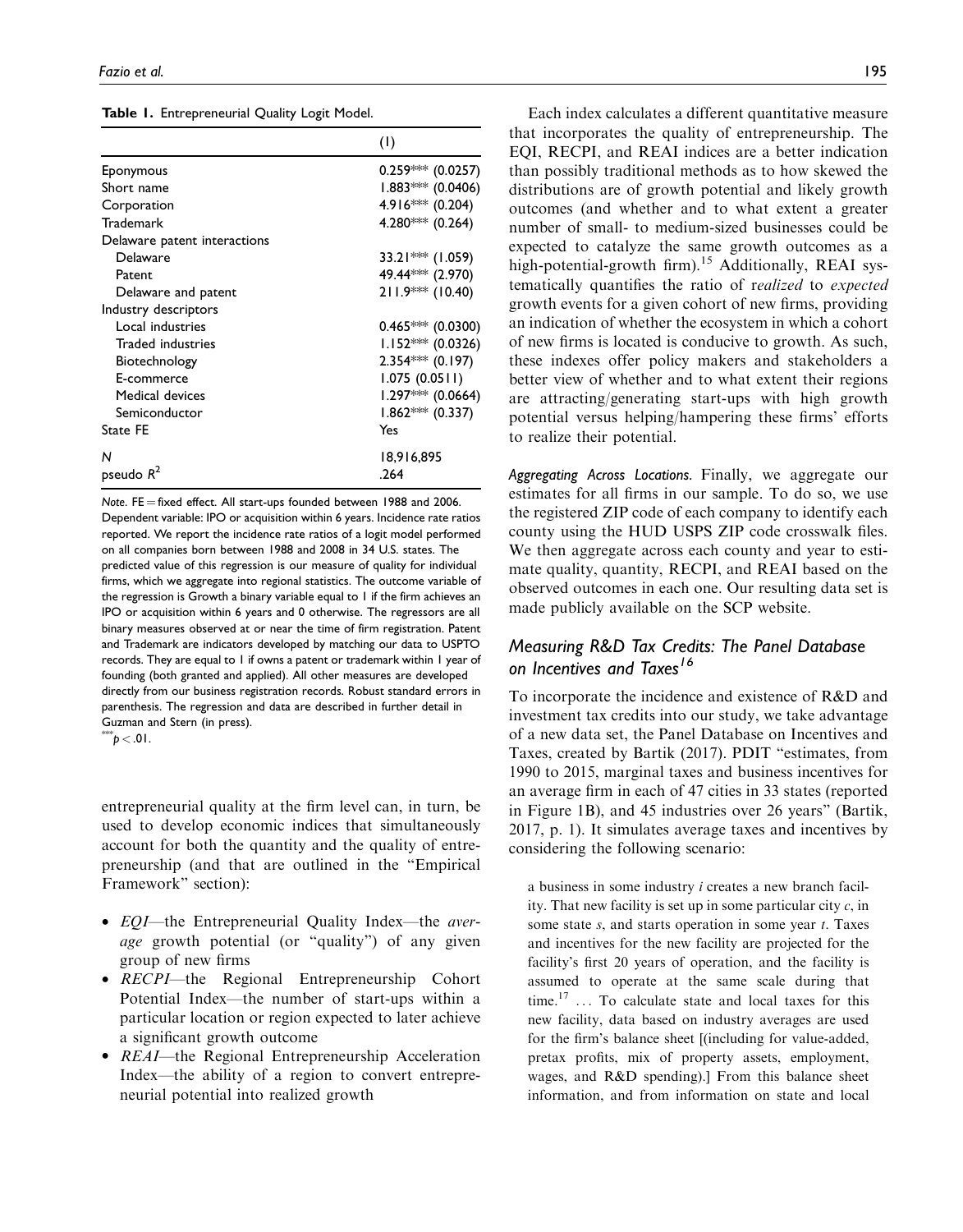

#### Figure 1. Distribution of tax credits.

#### Table 2. Summary Statistics.

|                                                       | Count  | M       | SD       |
|-------------------------------------------------------|--------|---------|----------|
| Startup Cartography Project                           |        |         |          |
| Obs (quantity of entrepreneurship)                    | 30.093 | 397.107 | 1947.699 |
| RECPI (quality-adjusted quantity of entrepreneurship) | 30,093 | 0.358   | 2.03     |
| REAI (ecosystem effects)                              | 30.093 | 0.637   | 6.529    |
| Panel Database of Incentives and Taxes (PDIT)         |        |         |          |
| Has R&D credit                                        | 29.224 | 0.461   | 0.499    |
| Has investment credit                                 | 29,372 | 0.383   | 0.486    |

Note. RECPI = Regional Entrepreneurship Cohort Potential Index; REAI = Regional Ecosystem Acceleration Index.

business tax rates, and information on rules for how incentives are determined based on firm characteristics, state and local taxes and incentives are calculated for each year of the assumed 20 years of operation of the new facility. The present value of the 20-year stream of such taxes and incentives is calculated using a discount rate of 12%. (Bartik, 2017, p. 10)

The database thus describes "how business incentives vary over the term of a new business investment (from Year 1 to Year 20), and it breaks down incentives into different types," including investment tax credits and R&D tax credits<sup>18,19</sup> (Bartik, 2017, p. 2). It allows these incentives to be subjected to descriptive analyses, including "an examination of time trends in different types of incentives, and analysis of how incentives vary with a state's economic prosperity or with an industry's wage rates" (Bartik, 2017, p. 2).

#### Descriptive Statistics

Our data set merges the SCP data with PDIT, creating a complete panel of 25 overlapping U.S. states from 1990 to 2010 with 30,093 observations and 5 variables. Table 2 reports summary statistics. Obs, represents the count of individual registrations in each county-year. There are 397 new business registrants on average in a county and year. However, the distribution is highly skewed, with a standard deviation of 1,948. RECPI represents our headline index, the quality-adjusted quantity of entrepreneurship. It indicates the expected number of growth events given the founding characteristics of new businesses in a specific county and year. The mean is 0.37 with a standard deviation of 2. REAI indicates the ecosystem performance index, which is the ratio of realized growth events versus predicted growth ones. The mean is 0.64 with a standard deviation of 6.

We create two measures from PDIT reflecting the presence or absence of the indicated tax credits in the states in question. Has R&D Tax Credit is a binary variable equal to 1 if the county has an R&D tax credit during that year and 0 otherwise. Forty-six percent of the county-year observations have an R&D tax credit, allowing well-balanced variation in our data. To avoid issues particular to the transitioning year when the tax credit is introduced, we drop all county-year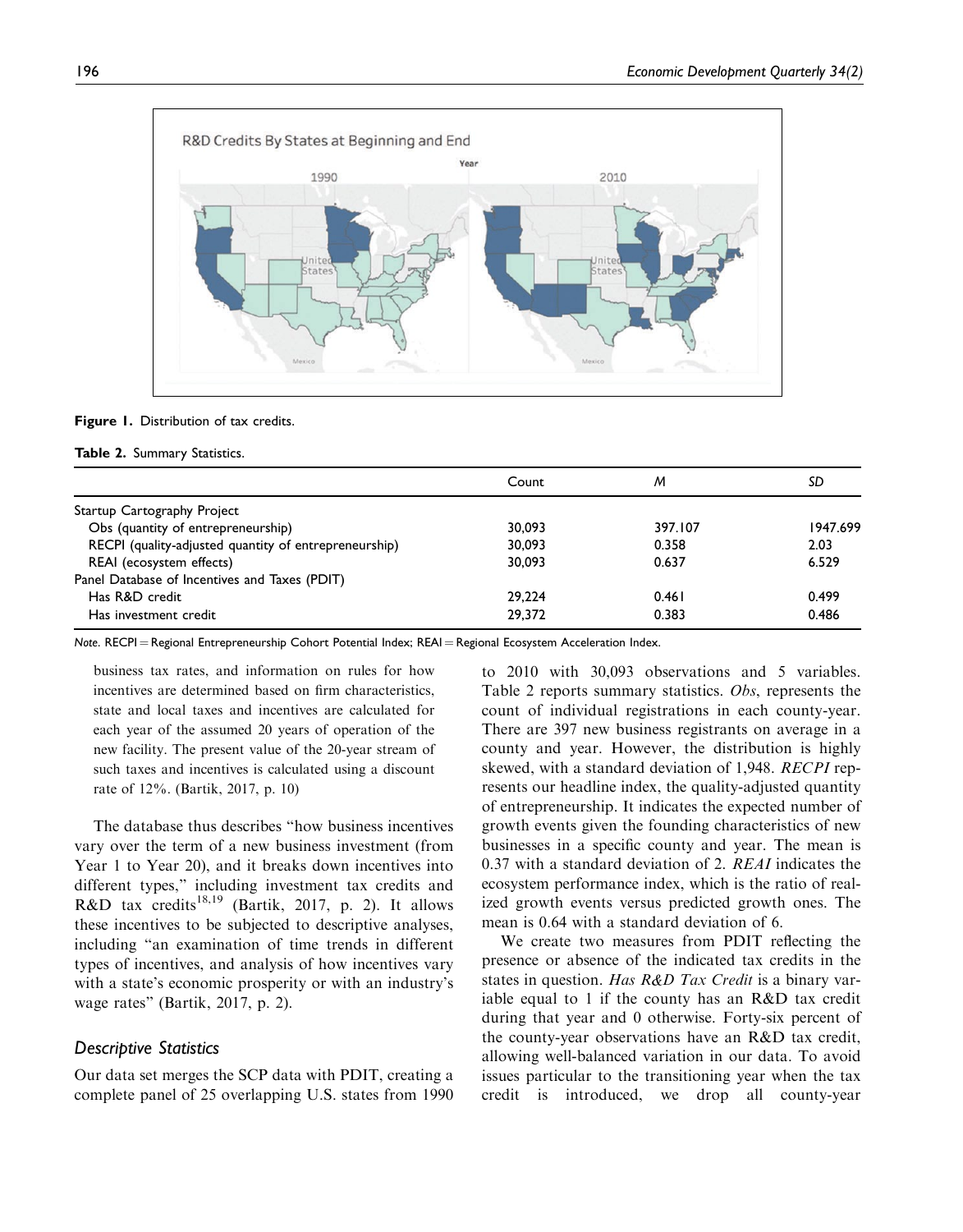observations when the tax credit is introduced  $(N = 869)$ , therefore, simply observing the time before and after the credit. Has Investment Credit is a binary variable equal to 1 if the county has an investment credit during the year of the observation and 0 otherwise. Thirty-eight percent of the observations in our sample have an investment credit. We drop the 721 observations representing county-year observations in which the credit is introduced.

## Empirical Results

We now proceed to estimate the impact of R&D tax credits on the level of regional entrepreneurship through our difference-in-differences approach. In Table 3, we report the difference in the quantity of newly founded companies (Obs), the difference in the quality-adjusted quantity of companies (RECPI), and difference on the performance of companies conditional on being founded (REAI), for those counties that have an R&D tax credit versus those that do not. For Obs and RECPI, we use the logarithms as our dependent variables to control for skewness in the variables and to allow easier interpretation of our estimates as elasticities. However, we do not log REAI as it is already a ratio that can be directly interpreted. Standard errors are clustered two ways (by year of observation and county) to account for correlation in the error terms across either of those dimensions.

Model 1 is a naïve model without any controls. It reports the cross-sectional differences in the levels of entrepreneurship between locations that have R&D tax

credits and those that do not. In a way, they represent the perceived differences in entrepreneurship for the casual policy observer or for those who might be doing a comparative analysis between regions at a point in time. We observe substantially more entrepreneurship in counties with R&D credits than without. Column 1 indicates that counties with R&D credits have 48% higher total quantity of firms. Column 2 indicates that they have 64% higher total quality-adjusted quantity of firms. Interestingly, column 3 shows a negative relationship between REAI and the R&D credit. Firms in counties with R&D credits are 14% less likely to achieve growth outcomes compared with firms in counties that do not have the credit.

Of course, cross-sectional differences like those of Model 1 are likely to suffer from significant omitted variable bias. For example, it is likely that locations that are more urban simply have more economic development support (which will include tax credits) and more firms, so that R&D credits and entrepreneurship will be positively correlated due to the omitted variable of urbanization. As well, variation in the business cycle would also influence the founding and quality of new companies and policy introductions. Unless the business cycle is accounted for, the estimates will be similarly biased.

Model 2 is our preferred difference-in-differences estimate. In Model 2, we control for constant differences across counties by including county fixed effects, and for the business cycle effects and other national shocks by including year fixed effects. If the choice to introduce an R&D tax credit in any state is random after

Table 3. The Impact of R&D Tax Credits on Regional Entrepreneurship.

|                                                                | $(I)$ Ln(Obs)         | $(2)$ Ln $(RECH)$     | $(3)$ REAI          |
|----------------------------------------------------------------|-----------------------|-----------------------|---------------------|
| Model 1: Naive model (no controls)                             |                       |                       |                     |
| Has R&D credit                                                 | $0.477***$ (0.102)    | $0.642$ *** (0.104)   | $-0.137**$ (0.0697) |
| Model 2: Difference-in-differences (county, year fixed effect) |                       |                       |                     |
| Has R&D credit                                                 | $0.0745*$ (0.0389)    | $0.0760**$ (0.0376)   | $-0.0265(0.159)$    |
| Model 3: Difference-in-differences $+$ County level pretrends  |                       |                       |                     |
| Has R&D credit                                                 | $0.0927**$ (0.0366)   | $0.104***$ (0.0381)   | $-0.0973(0.139)$    |
| Model 4: Difference-in-differences $+$ State GDP               |                       |                       |                     |
| Has R&D credit                                                 | $0.0651* (0.0337)$    | $0.0641**$ (0.0302)   | $-0.0193(0.163)$    |
| Log(state GDP)                                                 | $1.016***$ (0.116)    | $1.293***$ (0.125)    | $-0.776(0.856)$     |
| Model 5: Difference-in-differences $+$ pre/post time effects   |                       |                       |                     |
| Years before credit (negative values)                          | 0.00242 (0.00726)     | 0.00802 (0.00695)     | $-0.00246(0.0719)$  |
| Has R&D credit                                                 | $-0.0281(0.0426)$     | $-0.0332(0.0451)$     | $-0.0252(0.173)$    |
| Has R&D credit $\times$ Years after credit                     | $0.0230***$ (0.00744) | $0.0224***$ (0.00698) | 0.000648(0.0151)    |

Note. GDP = gross domestic product. County-level pretrends is the predicted value of entrepreneurship for each county based on the noncredit years. Standard errors clustered two ways by county and year.

 $p^* p < 0.11 \cdot p < 0.051 \cdot p < 0.011$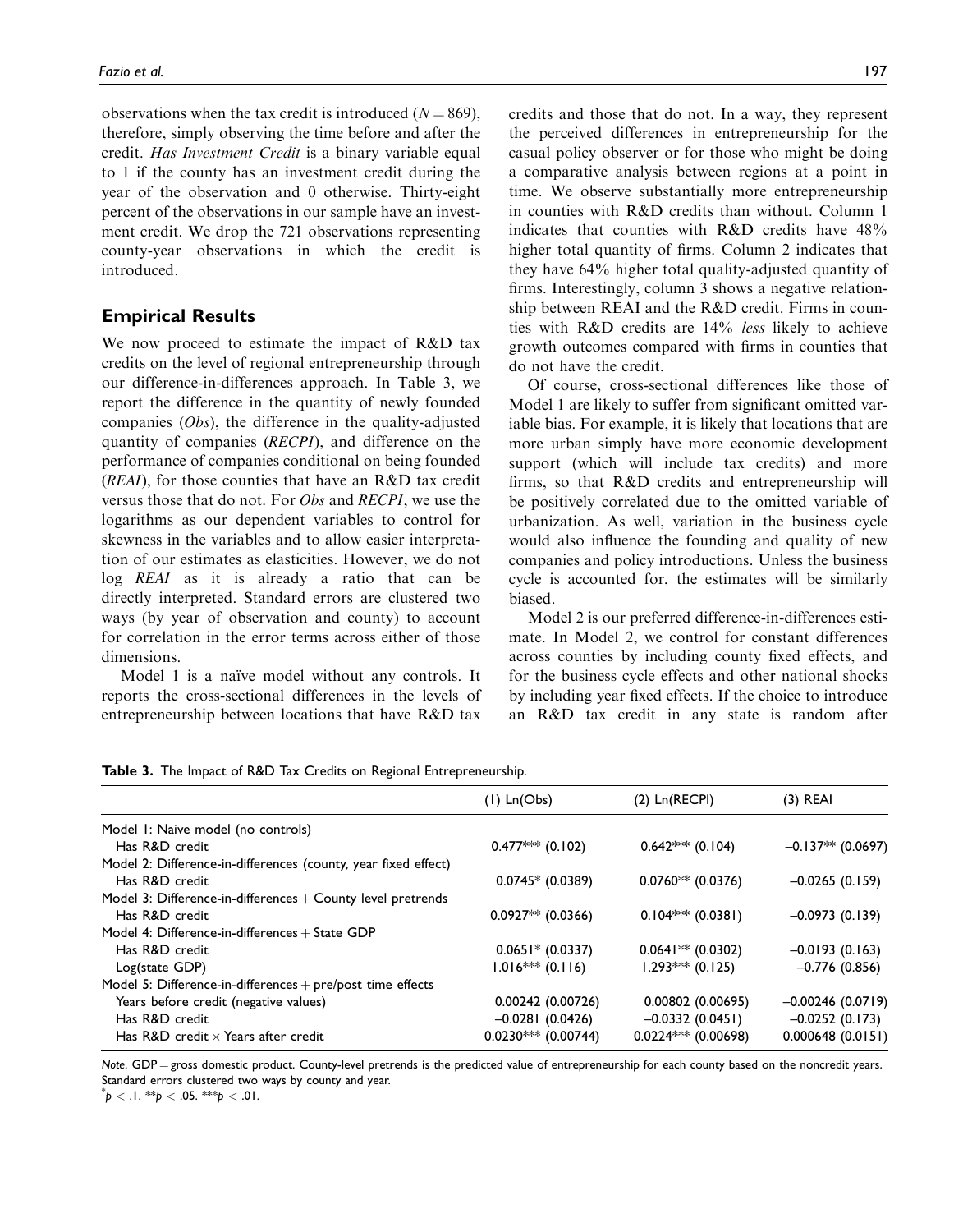controlling for these two sources of endogeneity, then our estimate is identified.

Highlighting the important role of omitted variables in determining which counties eventually offer R&D credits, our estimates decrease significantly from the naïve model to the difference-in-differences model. Column 1 reports an average difference in the quantity of entrepreneurship of 7.5% between counties with R&D credits compared to those without, conditional on the fixed effects. Column 2 reports a difference of 7.6% for the quality adjusted quantity of entrepreneurship. Finally, in column 3, we report our estimate of the effect of R&D tax credits on the ecosystem performance, which is now equivalent to zero. These results emphasize a meaningful main effect of R&D tax credits on the rate of entrepreneurship for counties in our sample. Notably, the introduction of R&D tax credits increases the rate of entrepreneurship, but changes neither its composition nor its acceleration. Both the *quantity* and the *quality*adjusted quantity of entrepreneurship increase in equal proportion. While counties with an R&D tax credit enjoy an increase in the rate of business formation, that increase reflects the same mix of entrepreneurial quality previously found in the region. Moreover, counties with an R&D credit are no more effective at helping start-ups to realize growth outcomes (relative to initial quality) than those without. Lowering the capital cost of R&D leads to more employee departures for entrepreneurship (Babina & Howell, 2018). Beyond potential knowledge spillovers, however, it does not appear to have broader ecosystem effects.

## Robustness Tests

We now consider the potential threats to the validity of our estimate. As in most difference-in-differences panel models, the main threat to validity is the potential role of pretrends in our treated counties. While we control for fixed characteristics of counties and time periods, there can potentially be region-specific omitted variables that drive both entrepreneurship levels and the introduction of R&D tax credits, making our results artificially higher. For example, localized economic and population growth would increase the level of entrepreneurship in a region and might lead to legislative choices such as the introduction of tax credits. Conversely, however, the process of policy making is often driven by state-level elements of politics that are more random and might be uncorrelated with trends of entrepreneurship. In Models 3 and 4, we evaluate some potential threats to validity in our estimates by considering two obvious potential confounders, pretrends and the state economy.

In Model 3, we control for county pretrends by estimating the predicted value of entrepreneurship for each county if it had not implemented the R&D tax credit. Specifically, for all counties we estimate a county-specific trend coefficient using only the observations where Has R&D Credit is zero, then *predict* the level of entrepreneurship (either quantity, quality-adjusted quantity, or ecosystem effects) on all observations based on this trend. We include these predicted values as individual county trends for all observations. The point estimates of the impact of R&D tax credits are close to those of Model 2 (in fact, slightly higher) and the differences are not statistically significant.

In Model 4, we control directly for the most obvious potential bias in the policy-making process of state legislatures, the state-specific economy, by including the state GDP as a control directly in our regression. Once again, the point estimates are quite close to those of Model 2 and the differences are not statistically significant.

We move to a graphical analysis of pretrends in Figure 2, where we report the year-specific trends in the 5 years preceding the introduction of the R&D tax credit. To do so, we estimate regressions with timespecific coefficients in the years before and after the introduction of the R&D tax credit. Consistent with our other results, we do not observe any pretrends in either the quantity or the quality-adjusted quantity of entrepreneurship.

Together, our results provide compelling evidence of a lack of pretrends in the introduction of state R&D tax credits. This evidence suggests that the threats to validity do not hold in our estimates and, therefore, they can be interpreted as causal.

# The Impact of State R&D Tax Credits Through Time

While we have observed a mean difference in the effect of state R&D tax credits on regional entrepreneurship, there is reason to believe that this effect would vary over time. We particularly expect R&D tax credits to have long-term effects on a local start-up ecosystem. For example, the credit might change not only the marginal cost of starting a company for those ideas already existing but also the supply of new ideas themselves as entrepreneurs and investors are motivated by the expectation of lower capital costs, thus, leading to longer term effects on regional entrepreneurship.

We study this possibility in Model 5 of Table 3. To do so, we change our core difference-in-differences specification in Model 2 to include time-varying effects through two variables. The first variable, Years Before Credit, is equal to the (negative) number of years prior to the tax credit's introduction and zero when the tax credit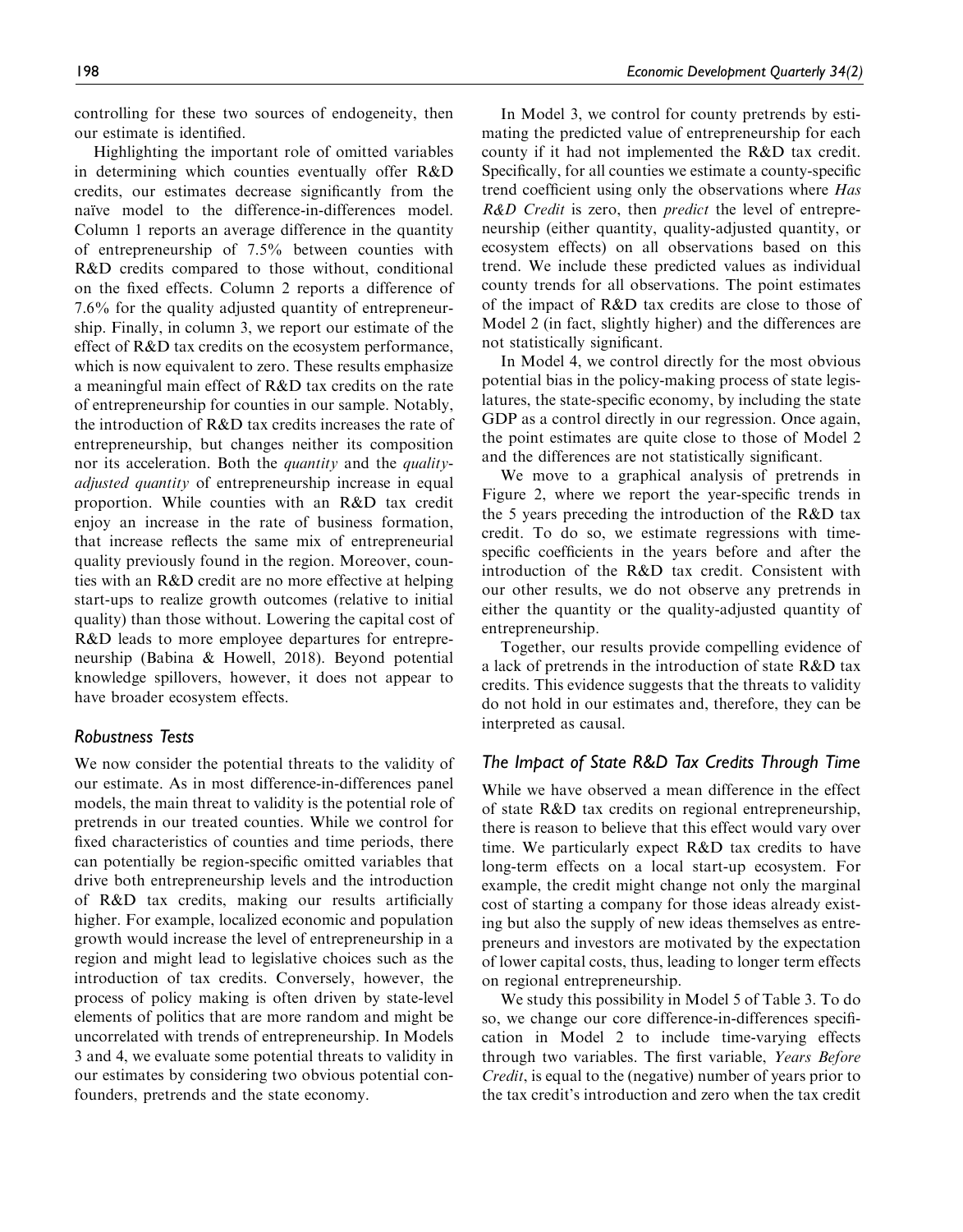

Figure 2. Year-by-year effects of R&D tax credits on entrepreneurship.

has been introduced. Its coefficient indicates the presence of pretrends in the data. The second variable Years After Credit is equal to the number of years after the tax credit is introduced and zero when it has not been included. We also include a level effect of R&D tax credit by keeping our main variable *Has R&D Credit*. Our estimates show no pretrends, highlighting once again that there is no conditional endogeneity in the introduction of the tax credit. We also show no effect on the main variable; however, we see a positive and significant coefficient of 0.023 of our time trend on the level of entrepreneurship for both quantity and quality-adjusted quantity. These estimates suggest that there is not an initial increase in entrepreneurship immediately following the introduction of a tax credit. There is, however, a subsequent improvement of 2% per year for every year the credit has been active.

We revisit these estimates with yearly coefficients after treatment in Figure 2 and observe the same increasing pattern. There is no increase in the level of entrepreneurship immediately following the introduction of the R&D tax credit. However, there is an upward trend that begins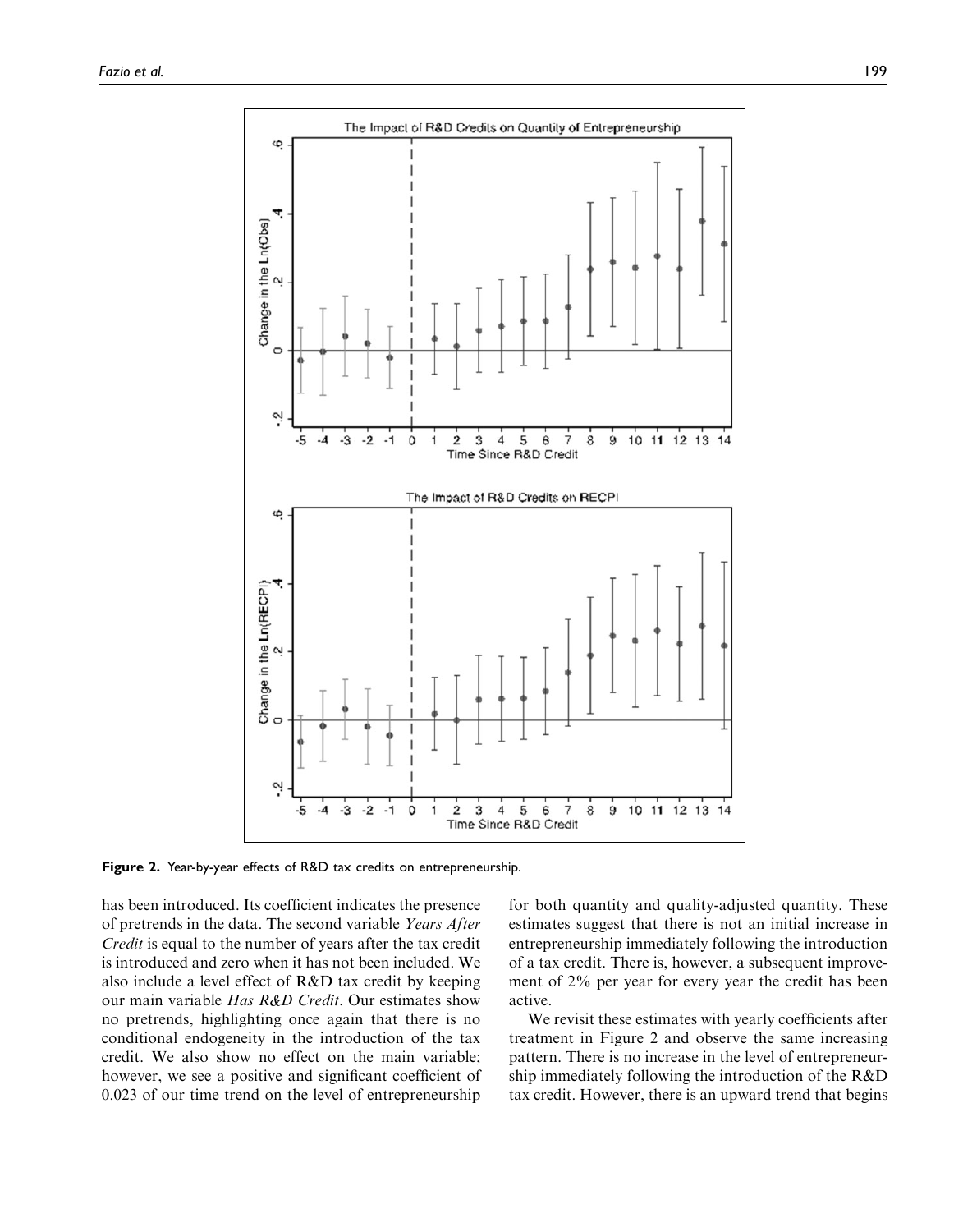

Figure 3. Tax credits across locations: (A) by county size and (B) by county average wages.

after Year 3 and continues up to Year 14. Consistent with our average increase of 2% per year in our regressions, we see a difference of about 20% in the level of entrepreneurship by Year 10.

Together, our results provide evidence showing that there is a significant effect of state R&D tax credits on the rate of entrepreneurship, but that this effect only accumulates through time. We believe that these differences provide important information on the nature and benefits of R&D tax credits for entrepreneurs. There is no pent-up supply of entrepreneurs that responds to a state R&D tax credit upon its introduction. Instead, the state R&D credit appears to improve the overall ecosystem making it more conducive to the incidence of entrepreneurship. For example, state R&D credits could increase the knowledge created within large companies, which could then lead to the spin-off of new start-ups down the line (Babina & Howell, 2018). Studying the specific channel for this indirect effect is an important question for future research.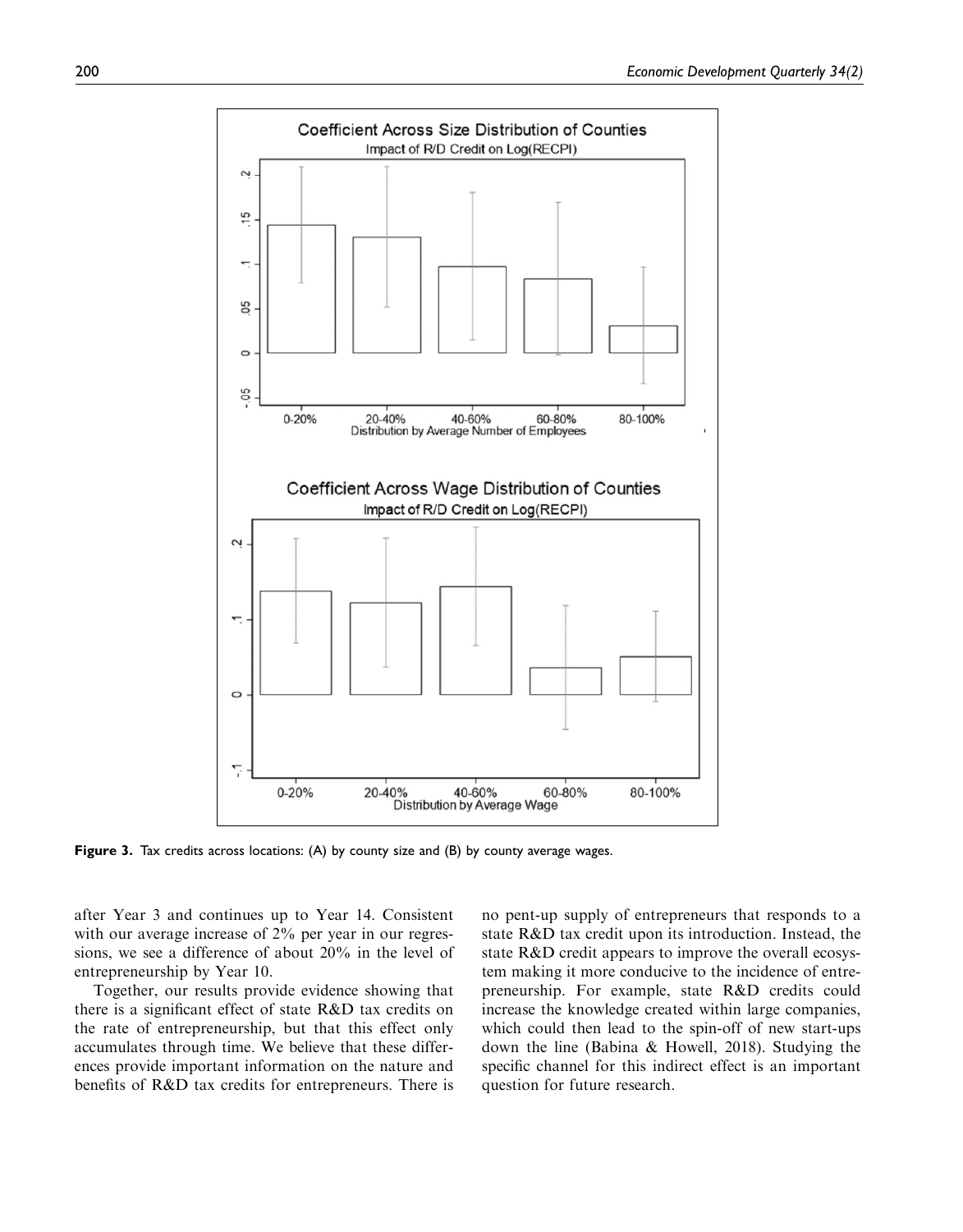|                                                                | $(I)$ Ln $(Obs)$       | $(2)$ Ln $(RECH)$       | $(3)$ REAI        |
|----------------------------------------------------------------|------------------------|-------------------------|-------------------|
| Model I: Naive model (no controls)                             |                        |                         |                   |
| Has investment credit                                          | $0.705***(0.123)$      | $0.352**$ (0.141)       | $-0.0586(0.115)$  |
| Model 2: Difference-in-differences (county, year fixed effect) |                        |                         |                   |
| Has investment credit                                          | $-0.0527(0.0385)$      | $-0.0912**$ (0.0392)    | 0.104(0.150)      |
| Model 3: Difference-in-differences + County-level pretrends    |                        |                         |                   |
| Has investment credit                                          | $-0.0465(0.0380)$      | $-0.0874**$ (0.0394)    | 0.264(0.181)      |
| Model 4: Difference-in-differences $+$ State GDP               |                        |                         |                   |
| Has investment credit                                          | $-0.0331(0.0333)$      | $-0.0661*$ (0.0348)     | 0.0901(0.143)     |
| Log(state GDP)                                                 | $0.938***(0.140)$      | $1.199*** (0.146)$      | $-0.664(0.812)$   |
| Model 5: Difference-in-differences $+$ Pre/post time effects   |                        |                         |                   |
| Years before credit (negative values)                          | 0.0154(0.0175)         | 0.0122(0.0147)          | $-0.0172(0.0617)$ |
| Has investment credit                                          | $-0.0397(0.0565)$      | $-0.0359(0.0554)$       | 0.220(0.161)      |
| Has investment credit $\times$ Years after credit              | $-0.00608**$ (0.00244) | $-0.0114$ *** (0.00268) | $-0.0124(0.0141)$ |

Table 4. The Impact of Investment Tax Credits on Regional Entrepreneurship.

Note. County-level pretrends is the predicted value of entrepreneurship for each county based on the noncredit years. Standard errors clustered two ways by county and year.

 $p < 1.$  \*\*p  $< .05.$  \*\*\*p  $< .01.$ 

Who Benefits From the R&D Tax Credit? Heterogeneity Across Locations. Finally, we consider who benefits from R&D credits by looking at differences across locations. To do so, we match our data set to the U.S. Census County Business Patterns and consider two versions of heterogeneity: the size of the county (by total employment) and the average wage paid in the county.

Figure 3 presents our results. We split the sample across quintiles in the heterogeneity distribution and reestimate our main specification (Model 2) for each subsample independently. Our analysis indicates that poorer and smaller counties benefit more from state R&D tax credits than richer or larger counties. While the effect is high at the bottom of the distribution of each variable, it is not significantly different from zero at the top.

# Investment Tax Credits

As an additional exercise, we repeat our analysis studying the impact of a different type of tax credit, the investment tax credit, on entrepreneurship. Table 4 repeats our estimates using the variable Has Investment Tax Credit as the independent variable. The regressions are otherwise the same.

Model 1 reports the naïve model, representing the cross-section correlation that would be observed by simply comparing the levels of entrepreneurship between those counties that have investment tax credits and those that do not. As is the case with R&D tax credits, the correlation is positive and substantial. Counties with investment tax credits have 71% higher quantity of entrepreneurship and 35% higher quality-adjusted quantity.

The relationship changes in Model 2, where we introduce county and year fixed effects. The relationship to entrepreneurship is now negative. Investment tax credits are associated with a decrease of 5% in the quantity of entrepreneurship, though not statistically significant, and a decrease of 9% in the quality-adjusted quantity, which is statistically significant. This is in sharp contrast to R&D tax credits, which showed a positive relationship to regional entrepreneurship.

Models 3 and 4 perform robustness tests on our data by including county pretrends (as explained for Table 3) and state level GDP. The results are mostly unchanged. The coefficients are close to the baseline estimate of Model 2 and are not statistically different from them. Figure 3 also shows the pretrends for the 5 years prior to the introduction of the credit. While slightly noisier than the R&D credits, we do not observe any pretrends on the process to introducing investment tax credits.

Model 5 considers the time-specific impact of investment tax credits on entrepreneurship. Our estimates indicate that there is no main effect from investment tax credits on the level of entrepreneurship, but that there is a negative trend, which is significant. For each year that the investment tax credit is active, there is a decrease of 0.7% in the quantity and 1.1% in the quality-adjusted quantity of entrepreneurship.

We look at these effects in more detail in Figure 4, which reports time-specific level coefficients for each outcome. There is a negative trend in the quantity of companies following the credit, but the pattern appears quite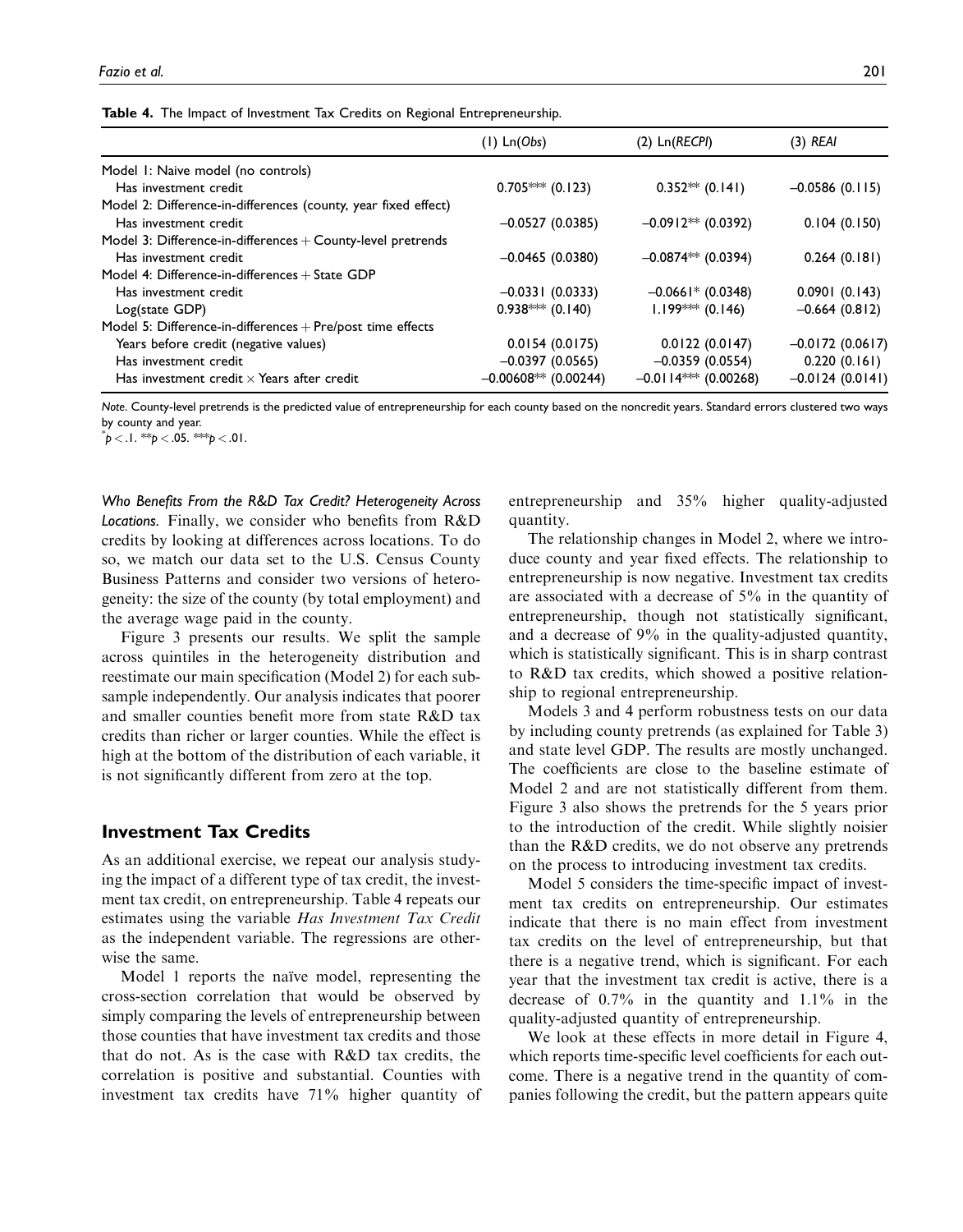

Figure 4. Year-by-year effects of investment tax credits on entrepreneurship.

noisy. It is more precise when considering the qualityadjusted quantity of entrepreneurship, where there is a negative trend that becomes more significant through time.

Generally, we conclude that the effects of the investment tax credit are negative on entrepreneurship and, more specifically, high-growth-potential firms. A potential interpretation of this effect is that these credits create a "crowding out" effect on investment in the region as the investment tax credit is taken advantage of by large companies. This stands in sharp contrast to the positive effects we identified for R&D credits, painting a nuanced picture of the role of tax incentives on entrepreneurship and its subsequent development, with both positive and negative effects being possible.

# Conclusion

Innovation and entrepreneurship are central to economic growth and an increasing focus of state-level economic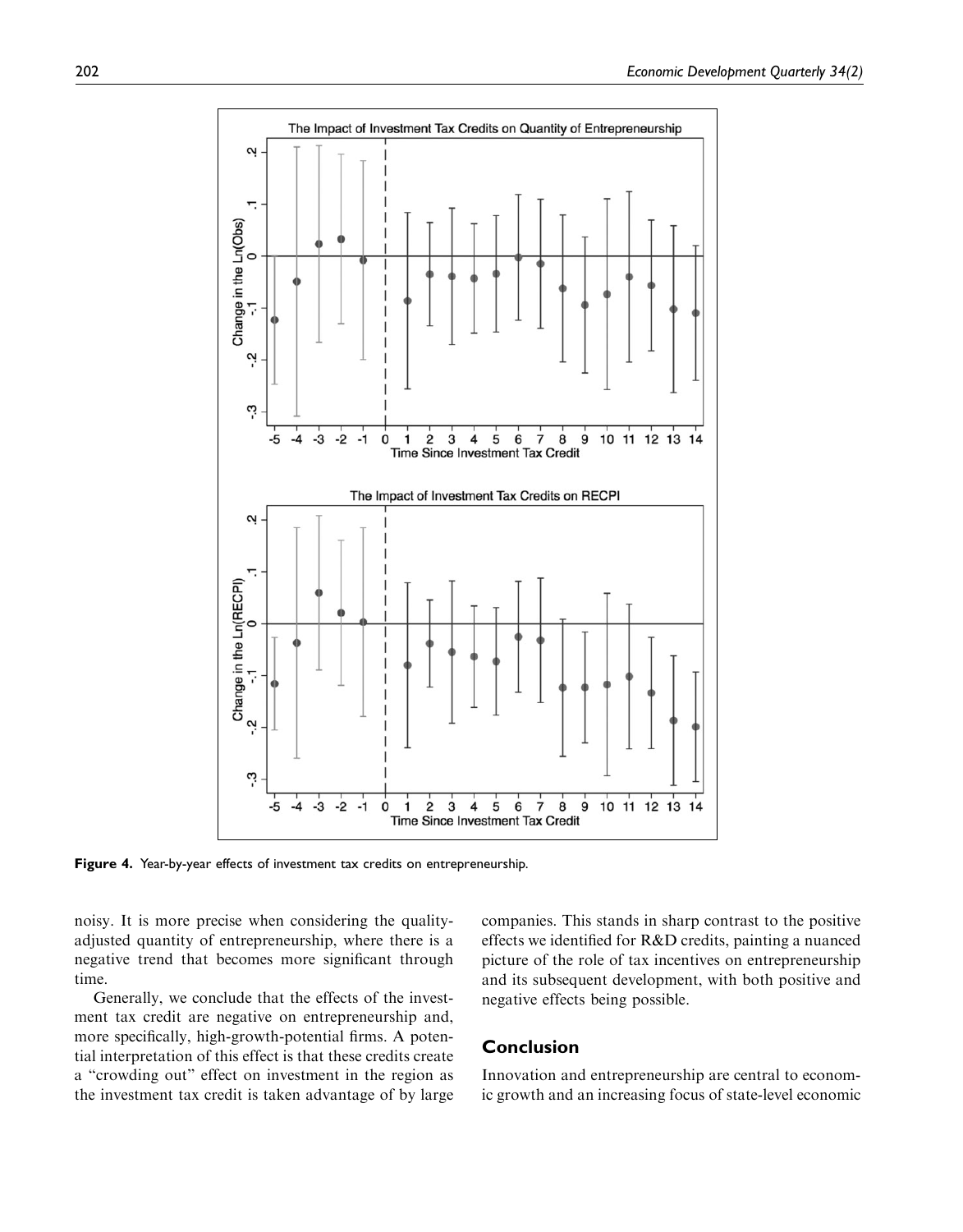development policy. States are offering R&D tax credits to both encourage innovation and support hightechnology clusters within regions. With the locus of innovation shifting to start-ups in high-tech industries and the majority of net new job creation resulting from the expansion of young high-potential-growth firms (Guzman & Stern, in press; Haltiwanger et al., 2013), state-level R&D tax credits must create highgrowth entrepreneurship (either directly or through spillovers) to be an effective tool for economic development.

R&D tax credits appear particularly well suited for the creation of endogenous high-growth entrepreneurship in a region. These incentives lower the cost of capital and the incremental expense of research, encouraging investment in innovation and generating spillovers strengthening high-technology sectors within regions (Wu, 2008). Historically, such tax credits were designed for and used by established industries, leaving open the question of whether and to what extent R&D tax credits generate the type of entrepreneurship needed for economic growth and/or greater realization of growth outcomes. Our findings on state R&D tax credits offer a new lens through which to understand the impact of these fiscal incentives on both the rate of entrepreneurship and its composition, as well as the time it takes for effects to emerge. Our results on investment tax credits present an interesting counterpart against which the impacts of R&D tax credits may be compared and understood.

While state R&D tax credits increase the *quantity* and the quality-adjusted quantity of new firms founded in equal proportion, investment tax credits change the mix of new firm formation, decreasing the rate of highgrowth-potential entrepreneurship credited with the majority of new job creation. The causal impact of R&D and investment tax credits on entrepreneurship take time to emerge and build over time. Over the long term, R&D tax credits empower regions to significantly increase both the quantity of entrepreneurship and number of expected growth outcomes. Counties with R&D tax credits experience a rise in the rate of new firm formation and the number of expected growth outcomes by 2% per year and 20% over a 10-year period. Similarly, the negative impacts of investment tax credits on the quality-adjusted quantity of entrepreneurship build over time, decreasing the incidence of expected growth outcomes by 1.2% per year and 12% in total over a 10-year period.

At the same time, our findings dampen expectations of states achieving an indirect ecosystem effect from the issuance of state R&D tax credits on the performance of start-ups found there. While state R&D tax credits "set

the table" for increased rates of entrepreneurship, we find no causal relationship between the introduction of credits and later start-up performance.

Last, but not least, our results have important limitations. We do not study variation in the size of state R&D tax credits or their interaction with other credits in the economy. Our results are likewise estimated in the United States—a large and developed economy. They may or may not expand well to other smaller or less developed countries. In these respects, the evidence presented in our article represents a first pass to understand the impact of state R&D credits on local entrepreneurship and an opportunity for follow-on work.

Even with these limitations, our findings shed further light on the dynamics of growth entrepreneurship and the role that corporate investment in innovation has, albeit indirectly, on sustaining it. Our results lend support to the literature finding that growth entrepreneurship is a function of the ecosystem in which it takes root (Delgado et al., 2010). The rate and form of business dynamism experienced in an ecosystem is sensitive to the type and level of corporate investment made there. Indeed, poorer and smaller counties tend to gain more entrepreneurship from state R&D tax credits than richer or larger ones. Entrepreneurship spillovers from corporate investment are broad (in terms of impact on entrepreneurial quantity and quality), location based (in terms of the place of impact), and cumulative over the long term. The rate of new business formation responds to the ripple effect of increased corporate investment in their ecosystem, not the tax incentives itself.

Our findings also have important implications for policy design. First, and not surprisingly, the impact of tax incentives on entrepreneurship and its subsequent development is neither uniform nor unidirectional. Both positive and negative effects are possible. R&D tax credits generate the form of entrepreneurship needed for economic growth, while investment tax credits retard it. States offering both R&D and investment tax credits to stimulate high-growth entrepreneurship may be offering incentives that work at cross purposes.

Second, the differential impact of R&D and investment tax credits on the composition of entrepreneurial entry (i.e., the rate of formation of main-street vs. highgrowth-potential start-ups) suggests that the structure of such incentives matters to later outcomes. State R&D tax credits generate substantial increases in the quantity and quality-adjusted quantity of new firms founded. By contrast, investment tax credits offered to established firms appear to crowd out the formation of new highgrowth-potential start-ups.20 Our findings leave open the prospect that policy experimentation with the intensity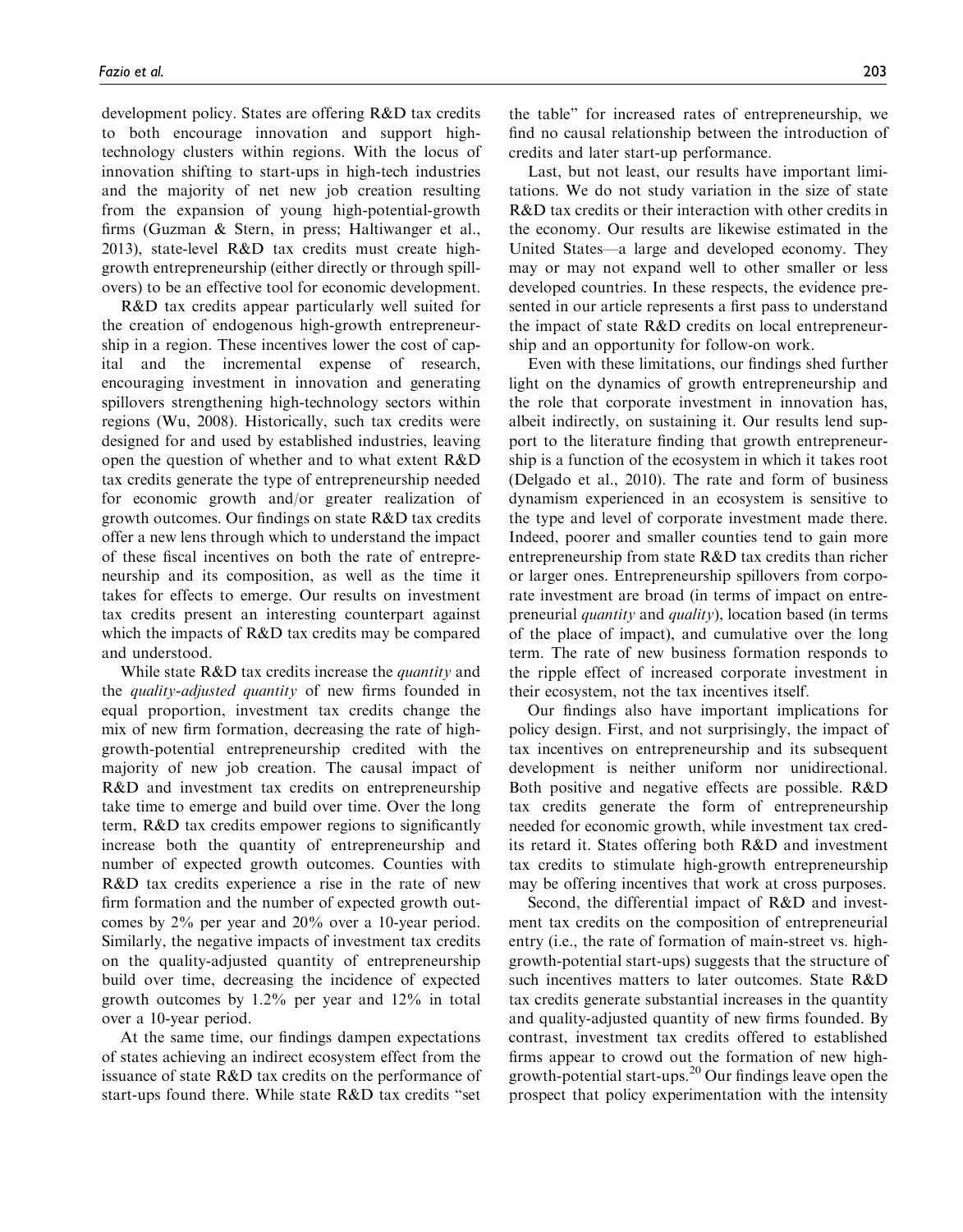and terms of these fiscal incentives could identify structures that better amplify the type of entrepreneurship most needed for later economic growth.

Third, R&D tax credits offer no universal salve for accelerating entrepreneurial ecosystems. R&D tax credits do generate meaningful increases in the formation rates of growth-oriented start-ups. Indeed, recent research confirms labor reallocation as one important mechanism through which this effect occurs (Babina & Howell, 2018). However, counties with R&D credits are no more effective at helping start-ups to realize growth outcomes than those without. Thus, while R&D tax credits will lead to the creation of more growthoriented start-ups, policy makers cannot also count on R&D tax credits to improve those start-up's performance. Policy makers should consider complementing R&D tax credits with other programs and initiatives to support start-ups as they scale.

Finally, our findings suggest a time horizon over which policy impact from R&D and investment tax incentives may reasonably be expected. R&D tax credits do not offer a "quick fix" for states seeking to stimulate regional economic growth through entrepreneurship (nor will investment tax credits spark a rapid decline in the number of expected growth outcomes from startups). Higher entrepreneurial entry does not immediately follow the introduction of a state R&D tax credit. There exists no pent-up supply of high-growth-potential startups discouraged from entering, at the margin, by the high cost of capital. Instead, our cross-sectional results suggest that regional variation, and innovation and entrepreneurship initiatives, likely are stronger contributors to near-term growth in the formation rates of highgrowth-potential start-ups. And, the impact of R&D and investment tax incentives compound to substantial levels (albeit in opposite directions) over a 10-year period.

Overall, our research indicates that fiscal incentives have the potential to play a key role in sustaining and enhancing entrepreneurial ecosystems. Our findings counsel in favor of leveraging R&D tax credits as one arrow in the quiver of a long-term "patient policy" at the ecosystem level and experimenting with alternative incentive designs geared toward prerevenue and innovation-driven start-ups.

#### Acknowledgments

We thank Evan Absher, Brian Asquith, Tim Bartik, George Erickcek, Lee Flemming, Evan Mast, and Peter Orazem for helpful comments, as well as participants in the Upjohn Institute Conference on the Effects of State and Local Tax Incentives on Business Location Decisions and the Kauffman Uncommon Methods and Metrics meetings. Yu-Ting Chen and Yupeng Liu did excellent research assistantship in this project. All errors and omissions are of course our own.

#### Declaration of Conflicting Interests

The author(s) declared no potential conflicts of interest with respect to the research, authorship, and/or publication of this article.

#### Funding

The author(s) disclosed receipt of the following financial support for the research, authorship, and/or publication of this article: We acknowledge and thank the Kauffman Foundation for its support of our research agenda, including the Uncommon Methods and Metrics grant that supported this project. We also thank the Jean Hammond (1986) and Michael Krasner (1974) Entrepreneurship Fund and the Edward B. Roberts (1957) Entrepreneurship Fund at MIT for their support.

#### Supplemental Material

The supplemental material for this article is available online.

#### **Notes**

- 1. The PDIT panel centers on "incentives that are commonly used by medium to medium-large export-base firms" and excludes fiscal incentives geared toward incentivizing angel investment in prerevenue start-ups (Bartik, 2017).
- 2. State-level investment tax credits have similarly proliferated over the past four decades, notwithstanding the repeal of the federal investment tax credit upon which they were modeled. As of 2004, 40% of states offered a general, statewide tax credit on investment in machinery and buildings with an average rate exceeding 4% (Chirinko & Wilson, 2008; Figure 1). Research finds positive impact from these incentives on investment (although of varying magnitude; Bartik, 2018). We are not aware of research that considers the impact of general investment tax credits on entrepreneurial activity. However, in their evaluation of the federal investment tax credit prior to its repeal, Auerbach and Summers (1979) credited such incentives with "crowding out of non-favored investment" at a level sufficient "to offset a large percentage of the increase in the stock of equipment resulting from use of the credit." Accordingly, although likewise aimed at established firms, we would not expect state investment tax credits, as traditionally formulated, to have a positive impact on the creation of entrepreneurship. The effects of general investment tax credits on entrepreneurship, thus, offer a useful counterpart against which to compare similar analysis of the impact of state R&D tax credits.
- 3. The closest related article is Wu (2008), who considered how the introduction of state R&D credits changes the number of total active firms in the high-technology sector. However, Wu's data did not allow him to actually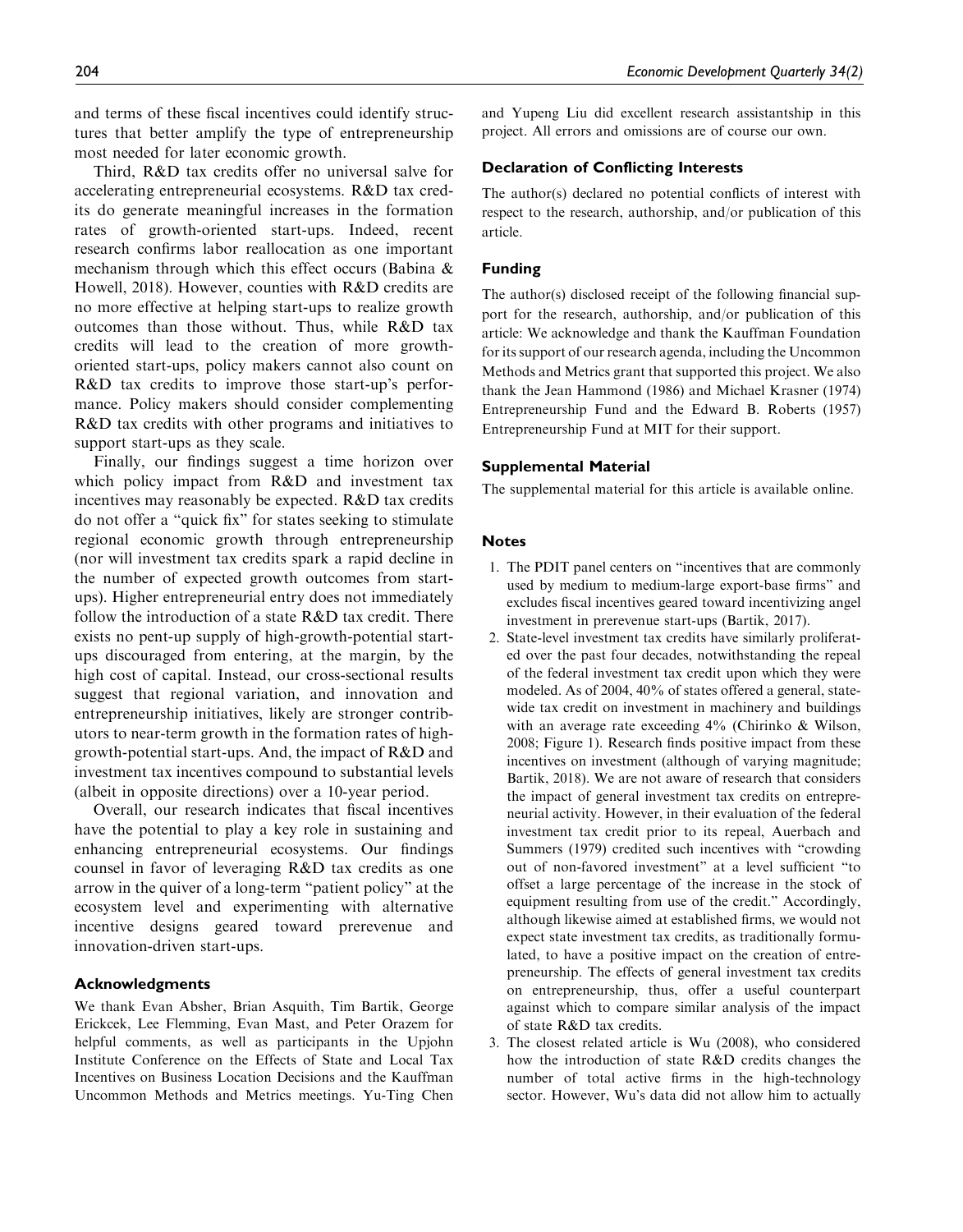separate between the entry and exit margins, or consider the varying quality of those firms that are marginally enticed to enter after the introduction of R&D credits.

- 4. Drawn from Mukherjee et al. (2017). See Hall and Van Reenen (2000) for a comprehensive survey on this topic. Because firms are known to relabel other costs as R&D in an effort to claim tax credits, it can be difficult to ascertain whether the R&D spending response to tax changes reflects changes in productive innovative inputs as opposed to creative accounting. Recent research establishes that firms differ widely in the productivity of their R&D investments (Hirshleifer et al., 2013) and these differences in innovative efficiency translate into differences in future sales (Cohen et al., 2013).
- 5. Drawn from Gale and Brown's (2013) survey of the literature considering how federal tax policy affects small business.
- 6. This section draws heavily from Guzman and Stern (2017, in press), where these measurement statistics were introduced.
- 7. A key assumption to interpret this coefficient is that the unexplained portion of the predicted performance is randomly distributed across locations. In our empirical setting, we cluster by location and year, thus, allowing for these two dimensions to be correlated but assume the rest is i.i.d (independent and identically distributed).
- 8. A different approach could instead be to cluster by state and year, rather than county and year. As indicated in Abadie et al. (2017), choices of clustering depend on the conceptual experiment being answered. In our case, the focus of our analysis is county-level entrepreneurship and its variation over time, and so we believe that county-level clustering is more adequate.
- 9. This section draws heavily from Guzman and Stern (in press), where business registration records and many of the measures used in this article were introduced.
- 10. Although the coverage of IPOs is likely to be nearly comprehensive, the SDC data set excludes some acquisitions. SDC captures its list of acquisitions by using over 200 news sources, SEC filings, trade publications, wires, and proprietary sources of investment banks, law firms, and other advisors (Churchwell, 2016). Barnes et al. (2014) compared the quality of the SDC data with acquisitions by public firms and found a 95% accuracy rate (Netter et al., 2011, also performed a similar review). While we know these data not to be perfect, we believe them to have relatively good coverage of "high value" acquisitions. We also note that none of the cited studies found significant false positives, suggesting that the only effect of the acquisitions we do not track will be an attenuation of our estimated coefficients.
- 11. Belenzon et al. (2017, 2018) performed a more detailed analysis of the interaction between eponymy and firm performance, finding an important negative relationship between an intent to use equity financing and eponymy.
- 12. Companies such as Akamai or Biogen have sharp and distinctive names, whereas more traditional businesses often have long and descriptive names (e.g., "New England Commercial Realty Advisors, Inc.").
- 13. It is very important to emphasize that these start-up characteristics are not the causal drivers of growth, but instead are "digital signatures" that allow us to distinguish firms in terms of their entrepreneurial quality. Registering in Delaware or filing for a patent will not guarantee a growth outcome for a new business, but the firms that historically have engaged in those activities have been associated with skewed growth outcomes.
- 14. The precision allowed by our definition of quality comes nonetheless at a cost. Our definition does not allow us to include all the richness of social outcomes through which companies help communities or individuals. In principle, however, a richer version of our approach that includes multiple outcomes and a larger number of observables might be able to achieve this result.
- 15. The level of skewness of entrepreneurial quality is highly informative. It indicates how much more likely a start-up at the high end of the entrepreneurial quality distribution is to grow than an average firm. If skewness were low, then adding several average firms could have as much regional impact as one high-growth-potential firm. But, if skewness is high (as the findings indicate), then a much larger number of firms with average growth potential is needed to generate the expected impact of one high-growthpotential firm. Given the level of skewness observed, almost 4,000 local limited liability companies (average firm) are needed to generate the same potential as only one new Delaware corporation with an early patent and trademark. Put another way, initial ambition/potential for growth is a key dimension of heterogeneity across new firms. The subset of high-potential-growth start-ups is very small and fundamentally different than the vast majority of new firms.
- 16. This section draws heavily (if not verbatim) from Bartik (2017).
- 17. "In assigning taxes and incentives to this new facility over the 20 years, the same incentive and tax rules in place for year t are assumed to remain unchanged through year  $t + 20$ . This assumption can be seen as taking the perspective of a business that myopically projects current tax and incentive rules into the future. (When taxes and incentives are calculated for the same city and state in some future year t1, the tax rules and incentives for year t1 are carried forward for 20 years.)" (Bartik, 2017, p. 10)
- 18. We distinguish general state investment tax credits from ones targeted toward encouraging early-stage capital investment (which are not included in PDIT; Bartik, 2017), and therefore, not the subject of our analysis). Bell et al. (2013) found that more than 30 states offered targeted angel investment tax credits as of 2012 and that these incentives were correlated positively with an increase in the quantity of state-level entrepreneurial activity within 2 years after introduction.
- 19. PDIT does not include all tax incentives offered across all states. Instead, it centers on "incentives that are commonly used by medium to medium-large export-base firms." "The goal [of PDIT] is to measure the "standard deal" that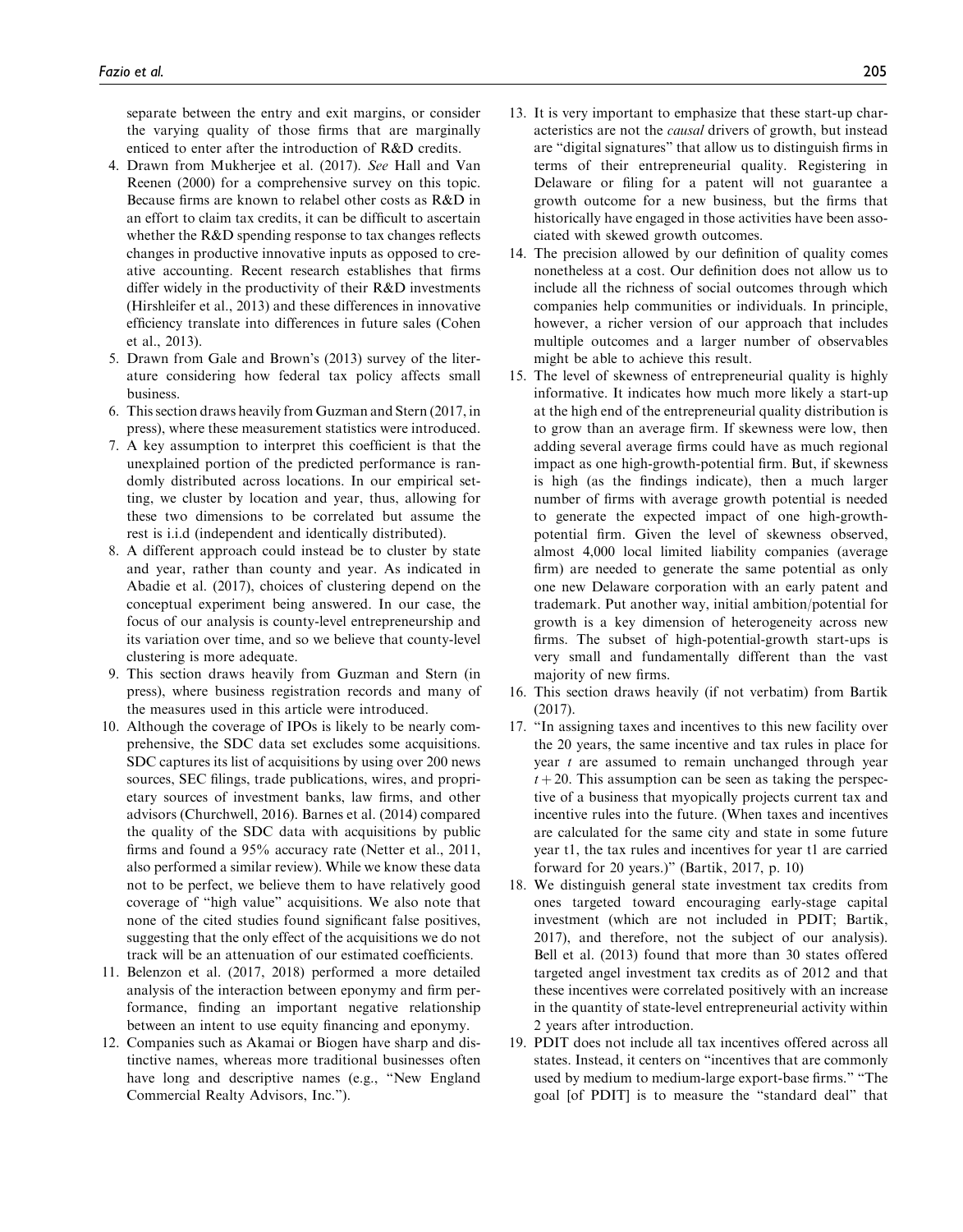would be offered to a medium-sized export-base new facility that the state and city wished to attract. These incentives may not be offered to all firms, but they are commonly offered to many firms" (Bartik, 2017, p. 25). As such, investment tax credits targeted at specific sectors (such as the biotechnology sector) or start-up firms (such as angel investment tax credits) are not included in the PDIT panel.

20. Our findings do not foreclose the possibility, however, that more targeted investment tax credits, such as those specifically tailored toward supporting the biotech industry or angel investment, could have the opposite effect. Bell et al. (2013), for example, found an increase in the quantity of entrepreneurship in the 2 years following the implementation of an angel investment tax credit. Further research is needed to study the impact of more tailored investment tax credits on the composition of new firm formation and, more specifically, the quality-adjusted quality of entrepreneurship. Similarly, consideration of whether and to what extent the level of R&D credit offered and its terms impact the composition of entrepreneurship generated (i.e., its extensive margin), while beyond the scope of this article is likewise an important subject for future research.

## ORCID iD

Jorge Guzman **b** https://orcid.org/0000-0002-0826-8306

## **References**

- Abadie, A., Athey, S., Imbens, G. W., & Wooldridge, J. (2017). When should you adjust standard errors for clustering? (NBER Working Paper No. 24003). https://doi.org/10. 3386/w24003
- Acemoglu, D., Akcigit, U., Alp, H., Bloom, N., & Kerr, W. (2018). Innovation, reallocation, and growth. American Economic Review, 108(11), 3450–3491. https://doi.org/10. 1257/aer.20130470
- Acs, Z. J., Braunerhjelm, P., Audretsch, D. B., & Carlsson, B. (2009). The knowledge spillover theory of entrepreneurship. Small Business Economics, 32(1), 15–30. https://doi.org/10. 1007/s11187-008-9157-3
- Agrawal, A., Rosell, C., & Simcoe, T. (in press). Tax credits and small firm R&D spending. American Economic Journal: Economic Policy.
- Andersson, M., & Henrekson, M. (2015). Local competitiveness fostered through local institutions for entrepreneurship. In D. Audretsch, A. N. Link, & M. L. Walshok (Eds.), The Oxford handbook of local competitiveness (pp. 145–190). Oxford University Press.
- Auerbach, A. J., & Summers, L. H. (1979, November). The investment tax credit: An evaluation [NBER Working Paper No. 404]. National Bureau of Economic Research. http://www.nber.org/papers/w0404
- Babina, T., & Howell, S. (2018). Entrepreneurial spillovers from corporate R&D (NBER Working Paper 25360). National Bureau of Economic Research. https://ideas.repec.org/p/ nbr/nberwo/25360.html
- Barnes, B. G., Harp, N. L., & Oler, D. (2014). Evaluating the SDC mergers and acquisitions database. Financial Review, 49(4), 793–821. https://doi.org/10.1111/fire.12057
- Bartik, T., & Eberts, R. (2012). The roles of tax incentives and other business incentives in local economic development. In N. Brooks, K. Donaghy, & G.-J. Naap (Eds.), The Oxford handbook of urban economics and planning (pp. 634–654). Oxford University Press. https://doi.org/10.1093/oxfordhb/ 9780195380620.013.0029
- Bartik, T. J. (2017, February). A new panel database on business incentives for economic development offered by state and local governments in the United States. W.E. Upjohn Institute for Employment Research. https://research.upjohn.org/ reports/225
- Bartik, T. J. (2018). "But for" percentages for economic development incentives: What percentage estimates are plausible based on the research literature? https://papers.ssrn.com/ sol3/papers.cfm?abstract\_id=3227086
- Belenzon, S., Chatterji, A. K., & Daley, B. (2017). Eponymous entrepreneurs. American Economic Review, 107(6), 1638–1655. https://doi.org/10.1257/aer.20141524
- Belenzon, S., Chatterji, A., & Daley, B. (2018). Choosing between growth and glory (Working Paper No. w24901). National Bureau of Economic Research. https://doi.org/ 10.3386/w24901
- Bell, J. R., Wilbanks, J. E., & Hendon, J. R. (2013). Examining the effectiveness of state funded angel investor tax credits: Initial empirical analysis. Small Business Institute Journal, 9(2), 23–28. https://sbij.org/index.php/SBIJ/article/ viewFile/178/125
- Bloom, N., Griffith, R., & Van Reenen, J. (2002). Do R&D tax credits work? Evidence from a panel of countries 1979– 1997. Journal of Public Economics, 85(1), 1–31. https://doi. org/10.1016/S0047-2727(01)00086-X
- Branstetter, L. G., & Sakakibara, M. (2002). When do research consortia work well and why? Evidence from Japanese panel data. American Economic Review, 92(1), 143–159. https://doi.org/10.1257/000282802760015649
- Bruce, D. (2000). Effects of the United States tax system on transitions into self-employment. Labour Economics, 7(5), 545–574. https://doi.org/10.1016/S0927-5371(00)00013-0
- Cameron, A. C., Gelbach, J. B., & Miller, D. L. (2011). Robust inference with multiway clustering. Journal of Business  $\&$ Economic Statistics, 29(2), 238–249. https://doi.org/10. 1198/jbes.2010.07136
- Chirinko, R. S., & Wilson, D. J. (2008). State investment tax incentives: A zero-sum game? Journal of Public Economics, 92(12), 2362–2384. https://doi.org/10.1016/j.jpubeco.2008. 07.005
- Churchwell, C. (2016). "SDC: M&A Database." Baker Library– Fast Answers. http://asklib.library.hbs.edu/faq/47760
- Cohen, L., Diether, K., & Malloy, C. (2013). Misvaluing innovation. Review of Financial Studies, 26(3), 635–666. https:// doi.org/10.1093/rfs/hhs183
- Cullen, J. B., & Gordon, R. (2006). Tax reform and entrepreneurial activity. Tax Policy and the Economy, 20, 41–71. https://doi.org/10.1086/tpe.20.20061904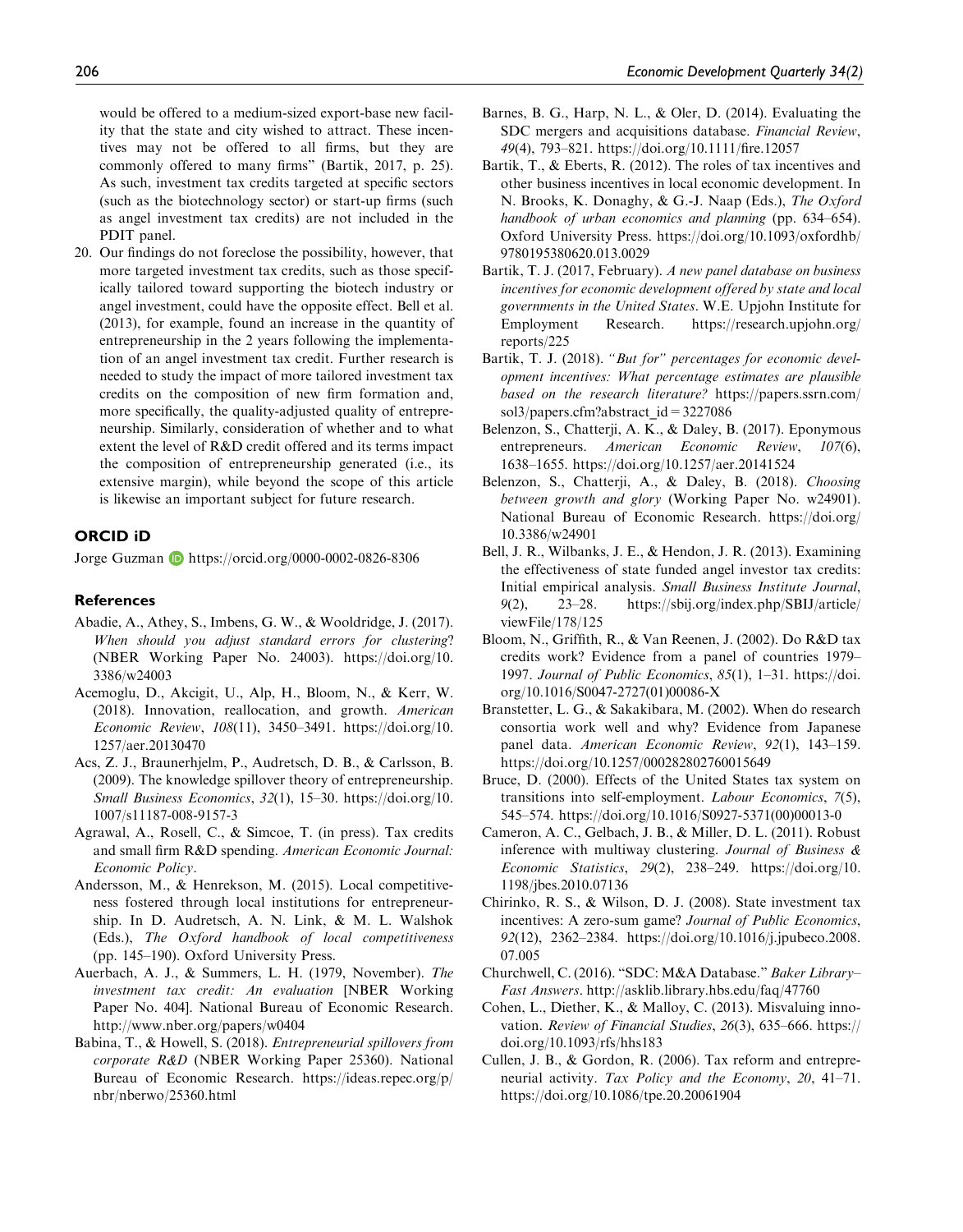- Decker, R. A., Haltiwanger, J., Jarmin, R. S., & Miranda, J. (2014). The role of entrepreneurship in US job creation and economic dynamism. Journal of Economic Perspectives, 28(3), 3–24. https://doi.org/10.1257/jep.28.3.3
- Delgado, M., Porter, M. E., & Stern, S. (2010). Clusters and entrepreneurship. Journal of Economic Geography, 10(4), 495–518. https://doi.org/10.1093/jeg/lbq010
- Delgado, M., Porter, M. E., & Stern, S. (2016). Defining clusters of related industries. Journal of Economic Geography, 16(1), 1–38. https://doi.org/10.1093/jeg/lbv017
- Fazio, C., Guzman, J., Murray, F., & Stern, S. (2016, February). A new view of the skew: Quantitative assessment of the quality of American entrepreneurship. Kauffman Foundation New Entrepreneurial Growth.
- Gale, W. G., & Brown, S. (2013, April 8). Small business, innovation, and tax policy: A review. https://doi.org/10.2139/ ssrn.2467620
- Gentry, W. M., & Hubbard, R. G. (2004, June). "Success taxes," entrepreneurial entry, and innovation (Working Paper No. 10551). National Bureau of Economic Research. https://doi.org/10.3386/w10551
- Grossman, G. M., & Helpman, E. (1991). Trade, knowledge spillovers, and growth. European Economic Review, 35(2-3), 517–526. https://doi.org/10.1016/0014-2921(91)90153-A
- Gurley-Calvez, T., & Bruce, D. (2008). Do tax cuts promote entrepreneurial longevity? National Tax Journal, 61(2), 225–250. https://doi.org/10.17310/ntj.2008.2.04
- Gurley-Calvez, T., & Bruce, D. (2013). Do tax rate cuts encourage entrepreneurial entry? Journal of Entrepreneurship and Public Policy, 2(2), 178–202. https:// doi.org/10.1108/JEPP-01-2012-0002
- Guzman, J., & Stern, S. (2015). Where is Silicon Valley? Science, 347(6222), 606–609. https://doi.org/10.1126/sci ence.aaa0201
- Guzman, J., & Stern, S. (2017). Nowcasting and placecasting entrepreneurial quality and performance. In J. Haltiwanger, E. Hurst, J. Miranda, & A. Schoar (Eds.), Measuring entrepreneurial businesses (pp. 63–110). University of Chicago Press. http://chicago.universitypressscholarship.com/view/ 10.7208/chicago/9780226454108.001.0001/upso-97802264 54078-chapter-003
- Guzman, J., & Stern, S. (in press). The state of American entrepreneurship: New estimates of the quantity and quality of entrepreneurship for 32 US states, 1988-2014. American Economic Journal.
- Hall, B., & Van Reenen, J. (2000). How effective are fiscal incentives for R&D? A review of the evidence. Research Policy, 29(4-5), 449–469. https://doi.org/10.1016/S0048- 7333(99)00085-2
- Haltiwanger, J., Jarmin, R. S., & Miranda, J. (2013). Who creates jobs? Small versus large versus young. Review of Economics and Statistics, 95(2), 347–361. https://doi.org/ 10.1162/REST\_a\_00288
- Hirshleifer, D., Hsu, P., & Li, D. (2013). Innovative efficiency and stock returns. Journal of Financial Economics, 107(3), 632–654. https://doi.org/10.1016/j.jfineco.2012.09.011
- Holtz-Eakin, D. (1995). Should small businesses be taxfavored? National Tax Journal, 48(3), 387-395. http:// www.econis.eu/PPNSET?PPN=260699829
- Holtz-Eakin, D. (2000). Public policy toward entrepreneurship. Small Business Economics, 15(4), 283–291. https://doi.org/ 10.1023/A:1011153921409
- Jaffe, A. B. (1986). Technological opportunity and spillovers of R&D (Working Paper). National Bureau of Economic Research. http://www.econis.eu/PPNSET?PPN= 255209827
- Katz, M. L. (1986). An analysis of cooperative research and development. Rand Journal of Economics, 17(4), 527-543. https://www.jstor.org/stable/2555479
- Lanahan, L., & Feldman, M. P. (2018). Approximating exogenous variation in R&D: Evidence from the Kentucky and North Carolina SBIR state match programs. Review of Economics and Statistics, 100(4), 740–752. https://doi.org/ 10.1162/rest\_a\_00681
- Lerner, J. (2009). Boulevard of broken dreams. Princeton University Press. http://univ-toulouse.scholarvox.com/ book/88833468
- Lokshin, B., & Mohnen, P. (2007). Measuring the effectiveness of R&D tax credits in the Netherlands. UNU-MERIT. https://doi.org/10.2139/ssrn.1133572
- Lucking, B. (2019). Do R&D tax credits create jobs? [Unpublished manuscript]. Stanford University. https:// pdfs.semanticscholar.org/f23b/81f7ba3cf2728c7db b86a104eac8df5a7519.pdf
- Mansfield, E. (1986). Patents and innovation: An empirical study. Management Science, 32(2), 173–181. https://doi. org/10.1287/mnsc.32.2.173
- Miller, C. R., & Richard, B. (2010). The policy diffusion of the state R&D investment tax credit. State & Local Government Review, 42(1), 22–35. https://doi.org/10.1177/016032 3X10364748
- Moretti, E., & Wilson, D. J. (2014). State incentives for innovation, star scientists and jobs: Evidence from biotech. Journal of Urban Economics, 79, 20–38. https://doi.org/10. 1016/j.jue.2013.07.002
- Mukherjee, A., Singh, M., & Zaldokas, A. (2017). Do corpo rate taxes hinder innovation? Journal of Financial Economics, 124(1), 195–221. https://doi.org/10.1016/j.jfi neco.2017.01.004
- Netter, J., Stegemoller, M., & Wintoki, M. B. (2011). Implications of data screens on merger and acquisition analysis: A large sample study of mergers and acquisitions from 1992 to 2009. Review of Financial Studies, 24(7), 2316–2357. https://doi.org/10.1093/rfs/hhr010
- Pless, J. (2019, March 1). Are "Complementary Policies" substitutes? Evidence from R&D Subsidies in the UK. https:// doi.org/10.2139/ssrn.3379256
- Pugsley, B. W., & Hurst, E. (2011). What do small businesses do? Brookings Papers on Economic Activity, 43(2), 73–118. https://doi.org/10.1353/eca.2011.0017
- Rao, N. (2013). Do tax credits stimulate R&D spending? The effect of the R&D tax credit in its first decade. NYU's